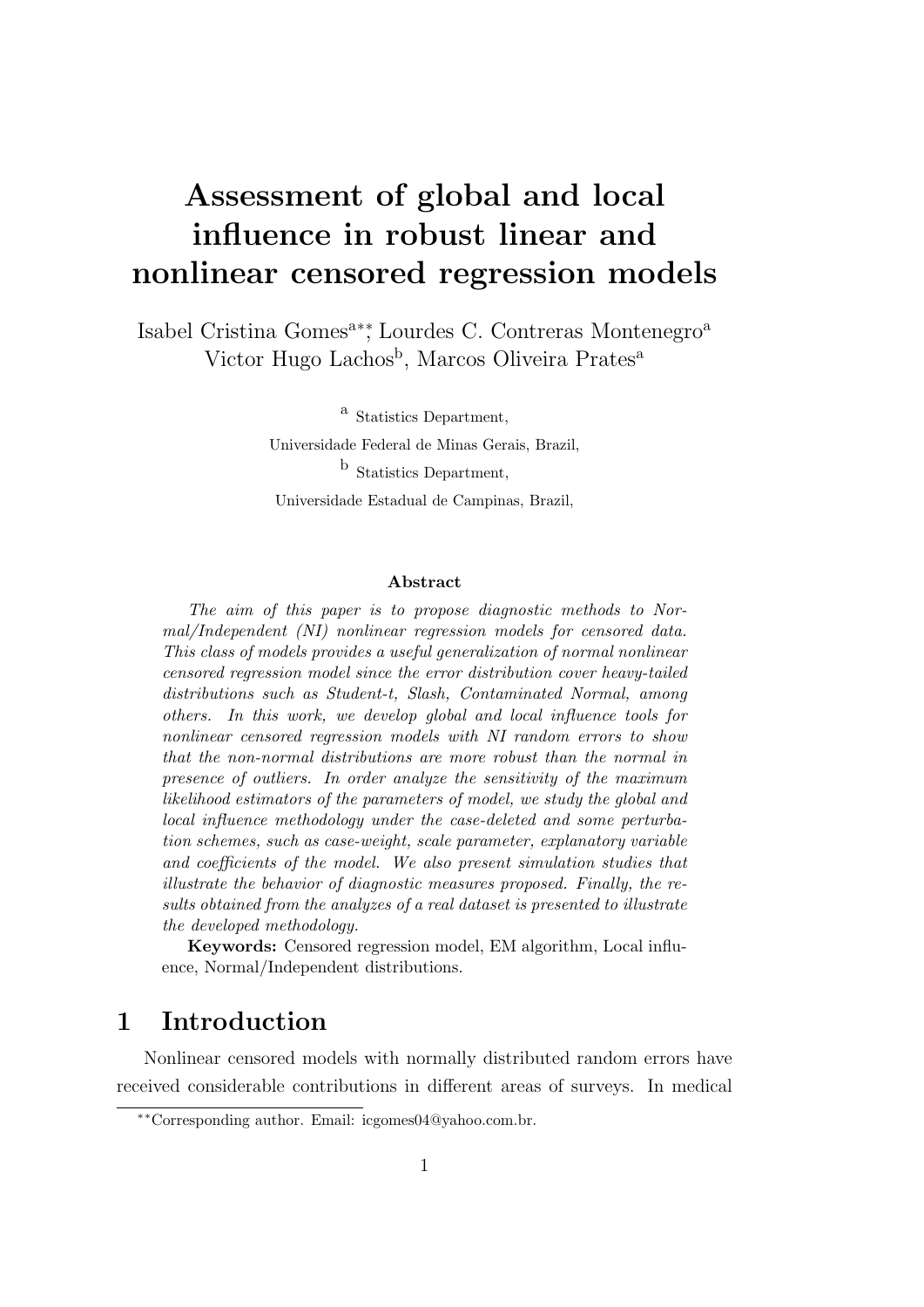surveys the relationship between the survival time and age of some patient which has received certain treatment is often nonlinear. In this case the survival time is a right-censored variable because the patient can leave the study, die for other reason than the disease under study or for the end of the study. In engineering nonlinear censored models were applied in accelerated life tests studies which are considered right-censored for the end of the study (Heuchenne and Keilegom, 2007). The linear censored regression model can be seen as a particular case of the nonlinear model.

In the statistical literature, the censored models with normally distributed random errors are widely applied in several areas for modeling the symmetric data. However, it can be inappropriate when the data presents heavier tails than those expected under normality. An alternative to deal with outliers is the use of heavy-tailed distributions to represent the behavior of random errors. Some authors have adopted the Normal/Independent distributions (NI) (Lange and Sinsheimer, 1993) in robust regression models. From a Bayesian perspective and using this class of distributions, Liu (1996) studied the estimation of linear censored regression models, Rosa et al. (2003) estimated linear mixed models and Lachos et al. (2011) worked with linear and nonlinear censored mixed models. However, other authors have studied the nonlinear models with different distributions for the errors, Xie et al. (2009) estimated the parameter the model by EM algorithm considering skew-normal random errors and an AR(1) structure. Garay et al. (2011) and Labra et al. (2012) presented the EM estimation with skew-normal/independent random errors, where the last have considered heteroscedastic structure for the errors. Vanegas and Cysneiros (2010) used classical approach and NI distributions for the random errors. Wang (2007) and Meza et al. (2012) estimated a nonlinear mixed model, the first one through Monte Carlo EM methodology and second used EM algorithm and NI distributions for the random errors. Bayesian estimation was made by Cancho et al. (2011) with skew-normal/independent random errors and by Cancho et al. (2010), who also presented the classical approach and used skew-normal errors. The papers which has incorporated censored to estimation of nonlinear models was Heuchenne and Keilegom (2007), Matos et al. (2013) e Garay et al. (2015b).

A proper statistical anaylsis requires that when proposing a model to represent a particular event we should estimate it and present evidences to support the proposed model. A possible alternative is to use the goodness of fit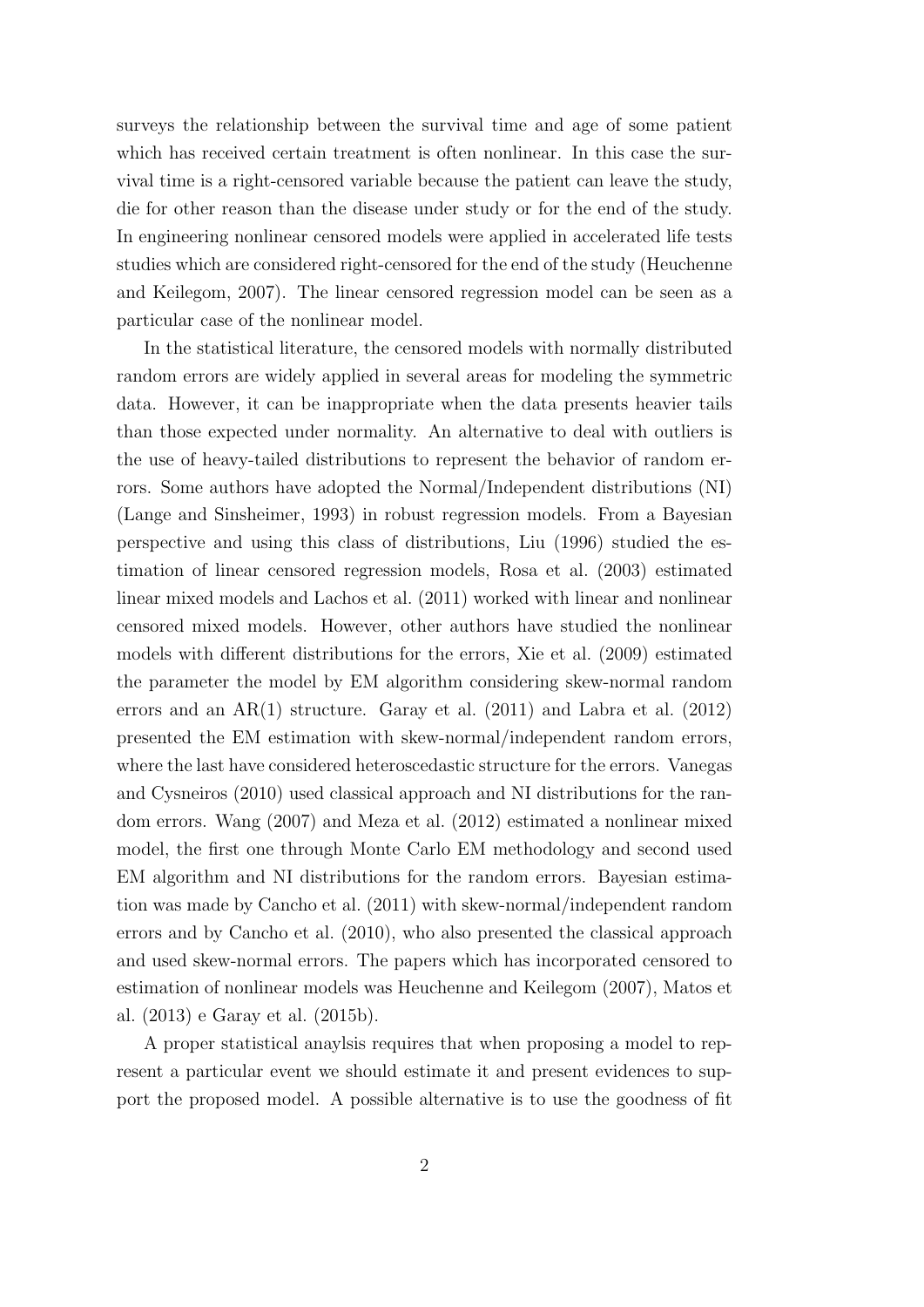techniques available in most statistical softwares, as parameter significance, coefficient determination and residual analysis (Montgomery and Peck, 1992). Moreover, the use of influence diagnostics methods allow to identify influential observations in the estimation process and evaluate the robustness of the estimates when the model or the data suffers small perturbations (Salgado, 2006; Cook and Weisberg, 1982). In the framework of influence diagnostics we can use global and/or local influence tools.

Global influence measures are methods which proposes the elimination of one or a set of observations and, next, analyze the estimates provided by the model with and without this data. Cook (1977) presented a measure to identify influential observations in linear regression models.

Recently, have been often discussed in the literature the local influence analysis, which goal is to evaluate the influence of small perturbations in the model or the data about the estimates provided by the model. Cook (1986) proposed a local influence analysis based on the change of the normal curvature of the neighborhood of a point where the postulated and perturbed models overlaps. Zhu and Lee (2001) improved the Cook method working with the conditional expectation of the log-likelihood function. Lachos (2002) studied diagnostic analysis of the Grubbs model. Ortega et al. (2003) worked with diagnostic analysis for censored regression models with Generalized Log-Gama distribution for the random errors. Zeller et al. (2010) proposed influence diagnostics for linear mixed models using distributions from the Skew-Normal/Independent family. Matos et al. (2013) analyzed influence diagnostics in linear and nonlinear censored models with Student-t distribution.

In this work we present the global and local influence analysis for nonlinear censored regression models with heavy-tailed distributed random errors. For this purpose we developed with the conditional expectation of the complete data log-likelihood function  $(Q \text{ function})$  to obtain the measures. To assess the global influence we use the Cook distance Cook (1977) and for the local influence we use the Zhu and Lee (2001) approach and analyze case-weight, scale, on one explanatory variable and in the coefficients perturbation schemes. The usefulness of our method is illustrated in simulation studies and in a real dataset analysis. We also present the influence measures and an application to the linear case.

The rest of this paper is organized as follows. A brief review of the NI distributions class is presented in Section 2. In Section 3 we show the nonlinear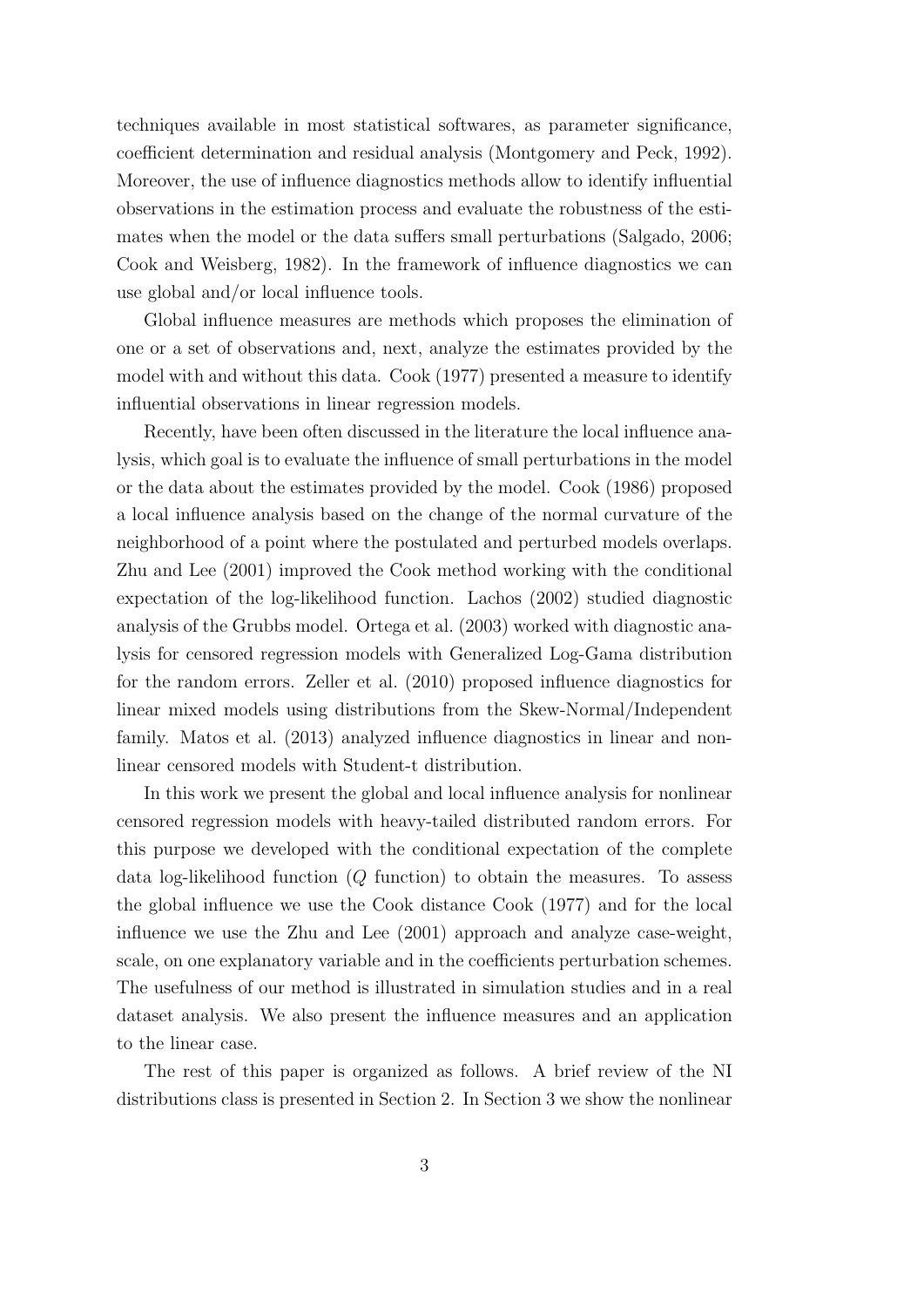censored regression model with NI random errors and the EM algorithm was used for this estimation. The influence diagnostic analysis with global and local influence measures is presented in Section 4. The simulation study and real dataset application are given in Section 5 e 6. Finally, in Section 7 deals with some conclusions.

## 2 Normal/Independent Distributions

The Normal/Independent family of distributions includes symmetric distributions which extends the Normal case by the inclusion of kurtosis. In the last years this family has received increasing attention, because these distributions are more adequate to perform robust inference methods. Therefore, these distributions have been applied in different scientific areas to model data with atypical observations. A distribution of the NI class is defined as the distribution of a random variable (rv) Y given by

$$
Y = \mu + \frac{Z}{\sqrt{U}},\tag{1}
$$

where U is positive rv independent of a rv  $Z$  with Normal distribution (mean zero and variance  $\sigma^2$ ) and  $\mu \in \mathbb{R}$  is a known constant. From now on this paper, this rv is denoted by  $Y \sim NI(\mu, \sigma^2, \nu)$ , where  $\nu$  is the parameter indexing the distribution of U. The marginal probability density function (pdf) of  $Y$  is given by

$$
f(y) = \int_0^\infty \frac{e^{-\frac{u}{2\sigma^2}(y-\mu)^2}\sqrt{u}}{\sqrt{2\pi\sigma^2}}dH(u), \ \ y \in \mathbb{R},
$$

where  $H(u)$  is the cumulative distribution function (cdf) of U.

The Normal distribution is a particular case of this family and occurs when H is a degenerate probability mass function at one  $(U = 1$  with probability 1). We can easily notice that for each properly choose of  $U$  we will have a different distribution. Some of the most used distributions of this family are presented are:

**Pearson Type VII distribution:** Occurs when  $U \sim \text{Gamma}(\delta/2, \nu/2)$ , with  $\nu > 0$  and  $\delta > 0$ , where Gamma $(a, b)$  denote the Gamma distribution with  $a/b$  mean. In this particularly case, if  $\delta = \nu$  we recover the Studentt distribution. More specifically, if  $\delta = \nu = 1$  the Cauchy distribution is obtained.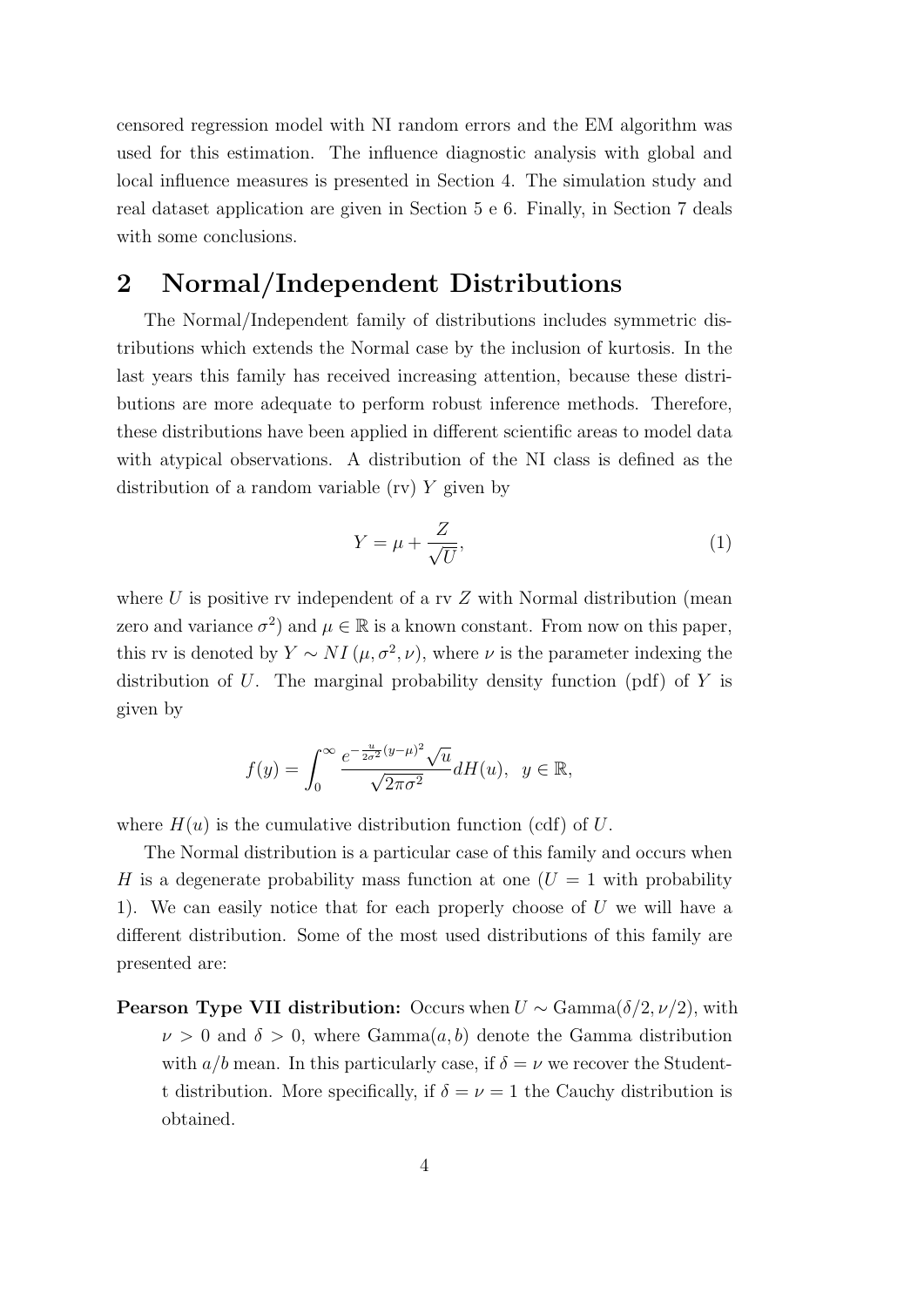- **Slash distribution:** In this case  $U \sim \text{Beta}(\nu, 1)$ , with  $\nu > 0$ . When  $\nu=1$  we have the standard Slash distribution, and if  $\nu \to \infty$  we have the Normal distribution Wang and Genton (2006).
- Contaminated Normal distribution: For this distribution the mixture variable U is a discrete random variable assuming two values:  $\lambda \in (0,1)$  with probability  $\nu$  and 1 with probability  $1 - \nu$ . In this case  $\nu$  can be interpreted as the outliers proportion and  $\lambda$  interpreted as a scale factor.

## 3 Model specification

The Normal/Independent nonlinear regression model is represented by the following equation

$$
Y_i = \eta(\mathbf{X}_i^{\top}, \boldsymbol{\beta}) + \epsilon_i, \quad i = 1, ..., n,
$$
\n
$$
(2)
$$

where  $\epsilon_i \sim NI(0, \sigma^2, \nu)$ ,  $\eta(\mathbf{X}_i^{\top}, \boldsymbol{\beta})$  is a nonlinear function of  $\boldsymbol{\beta} = (\beta_1, ..., \beta_p)^{\top}$ that is twice continuously differentiable,  $Y_i$  is the *i*th response variable and  $\mathbf{X}_i^{\top} = (x_{i1}, ..., x_{ip})$  is a vector of the values of p explanatory variables. By Eq. (1), we have that  $Y_i \sim NI(\eta(\mathbf{X}_i^{\top}, \boldsymbol{\beta}), \sigma^2, \nu)$ , for  $i = 1, ..., n$ . We call (2) the NI censored nonlinear regression (CNLNIR) model.

In the linear case, we have

$$
Y_i = \mathbf{X}_i^{\top} \boldsymbol{\beta} + \epsilon_i, \ \epsilon_i \sim NI(0, \sigma^2, \nu), \ \ i = 1, ..., n,
$$
\n(3)

where  $Y_i$  is the *i*th response,  $\boldsymbol{\beta}^T = (\beta_1, ..., \beta_p)^T$  is the parameter vector and  $\mathbf{X}_i^{\top} = (X_{i1},...,X_{ip})$  is the covariable vector of the *i*th case. We call (3) the NI censored linear regression (CLNIR) model.

Without loss of gerenerality, troughout the paper we present our diagnosis analysis from a right-censored regression framework, extension to left and interval cesoring are straight forward. In a right-cesoring setup, the observations can take the following values

$$
Y_i^* = \begin{cases} \kappa_i, & \text{if } Y_i \ge \kappa_i \\ Y_i, & \text{if } Y_i < \kappa_i \end{cases}
$$

where  $Y_i^*$  is the observed response,  $Y_i$  is the true value and  $\kappa_i$  represent a known cut off point for  $i = 1, \ldots n$ .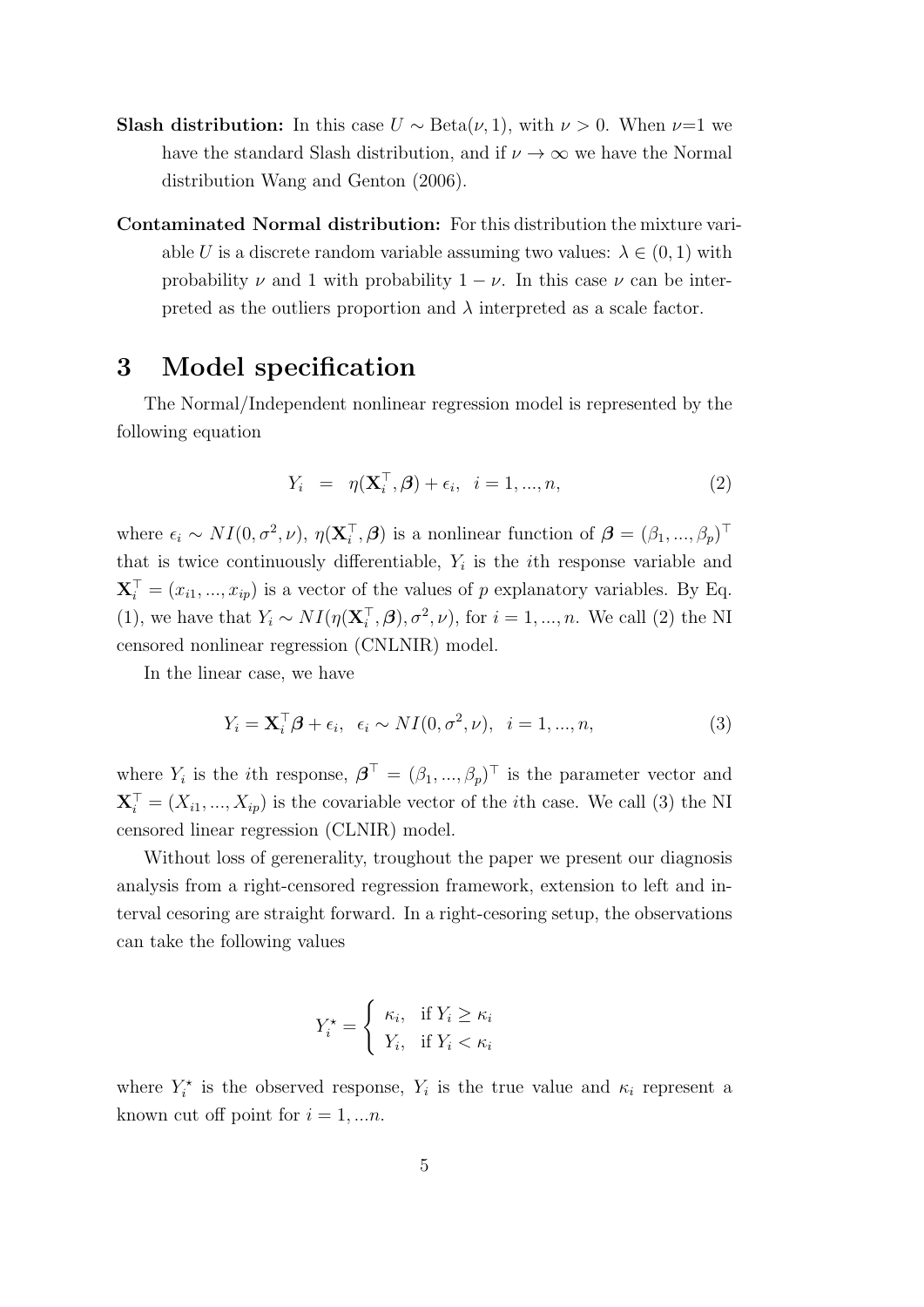#### 3.1 Parameter estimation

The parameter vector of the NLNICR model is given by  $\boldsymbol{\theta} = (\boldsymbol{\beta}^T, \sigma^2)^T$ . In this paper we assumed that the degrees of freedom  $\nu$  is fixed and known as some authors have treated in their work, see, e.g., Lange et al. (1989); Meza et al. (2012). Meza et al. (2012) proposed fitting the model with several values of  $\nu$  and choose the one which maximizes of log-likelihood function. Lange et al. (1989) concluded there is an increase in variance of the model when  $\nu$  is estimated, comparing to a model in which  $\nu$  is fixed and known. In our studies of simulation and in the real dataset application we consider the Meza et al. (2012) approach. It is important to notice that our main focus is to perform diagnosis analysis and only use the estimation methodology.

To estimate the parameters of the NLNICR model was used the methodology of the EM algorithm Dempster et al. (1977). Supposing that there are m censored observations of the response variable  $Y$ , we can partition Y the following way,  $\mathbf{Y} = (\kappa_1, ..., \kappa_m, Y_{m+1}, ..., Y_n)$ , m censored values and  $n - m$ uncensored values. Then the log-likelihood function for the parameters vector  $\theta$  can be expressed as

$$
l(\boldsymbol{\theta}|\mathbf{Y}) = \sum_{i=1}^{m} log \left[ F\left( \frac{\eta(\mathbf{X}_i^{\top}, \boldsymbol{\beta}) - \kappa_i}{\sigma} \middle| 0, 1, \nu \right) \right] + \sum_{j=m+1}^{n} log \left[ f\left( y_j | \eta(\mathbf{X}_j^{\top}, \boldsymbol{\beta}), \sigma^2, \nu \right) \right],
$$

where  $F(.\vert \mu, \sigma^2, \nu)$  denotes the cumulative distribution function (cdf) and  $f(.|\mu, \sigma^2, \nu)$  probability density function (pdf) of the NI distribution with parameters  $(\mu, \sigma^2, \nu)$ . We consider the censored observations  $Y_i$  as realizations of a latent random variable  $\mathbf{Y}_L \sim NI(\eta(\mathbf{X}_i^{\top}, \boldsymbol{\beta}), \sigma^2, \nu)$ . The augmented data vector is  $Y_c = (Y, Y_L, U)$ . Then we can expressed the log-likelihood function as

$$
l(\boldsymbol{\theta}|\mathbf{Y}_c) = \frac{1}{2} \sum_{i=1}^n log(u_i) - \frac{n}{2} log(2\pi) - \frac{n}{2} log(\sigma^2) + \sum_{i=1}^n log h(u_i|\nu)
$$
(4)  

$$
- \frac{1}{2\sigma^2} \sum_{i=1}^n (u_i y_i^2 - 2u_i y_i \eta(\mathbf{X}_i^{\top}, \boldsymbol{\beta}) + u_i \eta(\mathbf{X}_i^{\top}, \boldsymbol{\beta})^{\top} \eta(\mathbf{X}_i^{\top}, \boldsymbol{\beta})),
$$

where  $h(u|\nu)$  denote the pdf of the rv U. In the following, the superscript '(k)'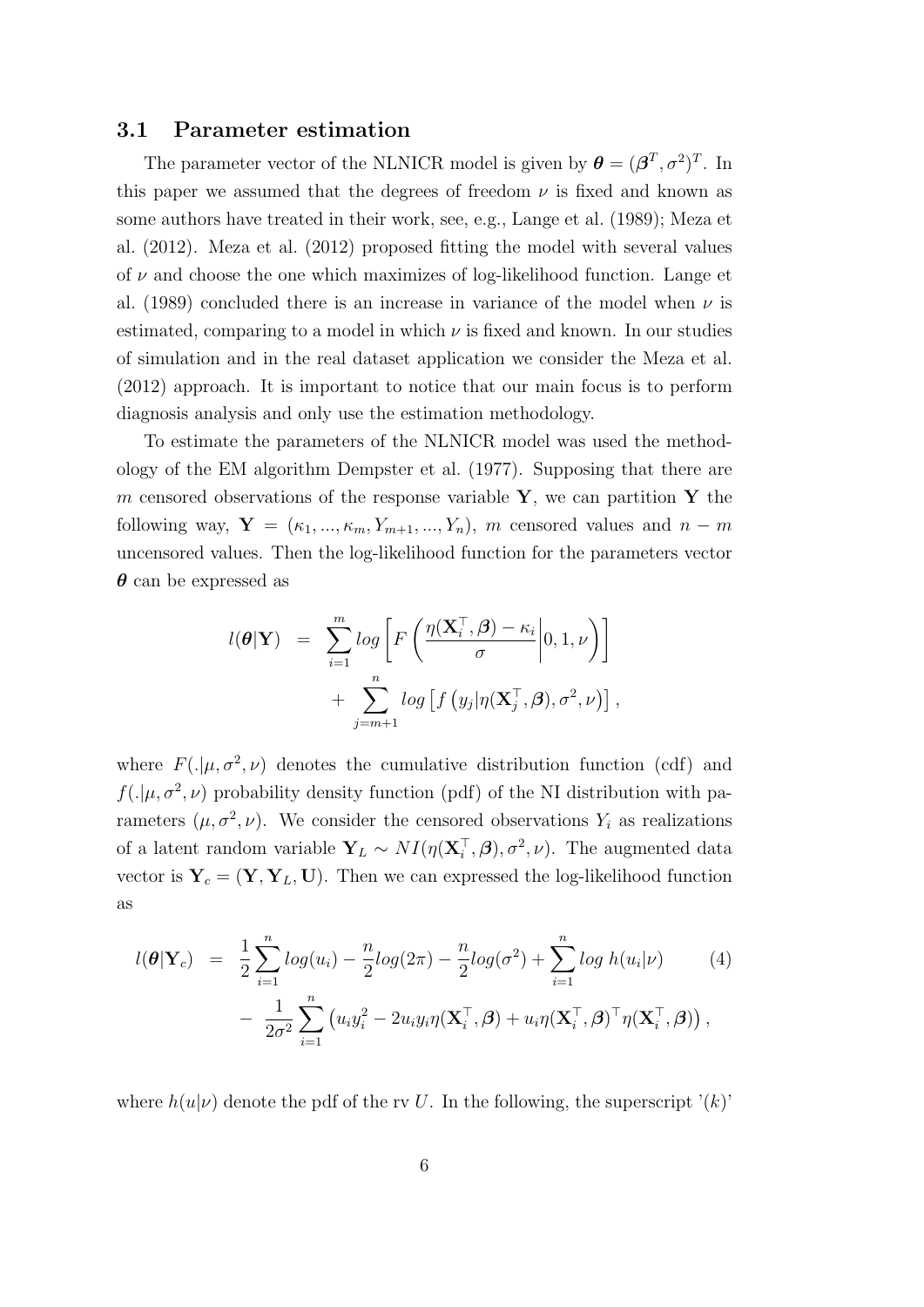indicates the estimate of the parameter vector in the  $k$  stage of the algorithm. For the  $E$  step, we calculate the  $Q$  function expressed as

$$
Q(\boldsymbol{\theta}|\boldsymbol{\theta}^{(k)}) = \mathbb{E}_{\boldsymbol{\theta}^{(k)}}\left[l(\boldsymbol{\theta}|\mathbf{Y}_c)|\mathbf{Y}\right],
$$

where  $\mathbb{E}_{\theta^{(k)}}$  denotes the expectation using the  $\theta^{(k)}$  estimate to  $\theta$ . The above expression is completely determined by the following expectations

$$
\mathcal{E}_{si}(\boldsymbol{\theta}^{(k)}) = \mathbb{E}_{\boldsymbol{\theta}^{(k)}}\left[U_i Y_i^s | Y_i\right], \ \ s = 0, 1, 2, \ \ i = 1, ..., n,
$$
 (5)

since  $\mathbb{E}_{\theta^{(k)}}$  [log  $U_i|Y_i]$  and  $\mathbb{E}_{\theta^{(k)}}$  [log  $h(u_i|\nu)|Y_i]$  only depends of  $\nu$ , known, and s is the powers of  $Y_i$  in equation (4). Then we can rewrite the  $Q$  function as

$$
Q(\boldsymbol{\theta}|\boldsymbol{\theta}^{(k)}) = \varsigma - \frac{n}{2}log(\sigma^2) - \frac{1}{2\sigma^2} \sum_{i=1}^n \left[ \mathcal{E}_{2i}(\boldsymbol{\theta}^{(k)}) - 2\eta(\mathbf{X}_i^{\top}, \boldsymbol{\beta}) \mathcal{E}_{1i}(\boldsymbol{\theta}^{(k)}) + \eta(\mathbf{X}_i^{\top}, \boldsymbol{\beta})^{\top} \eta(\mathbf{X}_i^{\top} \boldsymbol{\beta}) \mathcal{E}_{0i}(\boldsymbol{\theta}^{(k)}) \right]
$$

where  $\zeta$  is a constant independent of  $\theta$ .

For a uncensored observation we have  $Y_i \sim NI(\eta(\mathbf{X}_i^{\top}, \boldsymbol{\beta}), \sigma^2, \nu)$  and, therefore,  $\mathcal{E}_{si}(\theta^{(k)}) = y_i^s \mathbb{E}_{\theta^{(k)}}(U_i|Y_i)$ , so we can find expression to  $\mathbb{E}_{\theta^{(k)}}(U_i|Y_i)$  for the distributions in the NI family. For the Student-t, Slash and Contaminated Normal distributions the expressions were obtained by Garay et al. (2015b).

For a censored observation  $Y_i = \kappa_i$  if  $Y_i \geq \kappa_i$ , that is,  $Y_i \in (\kappa_i, \infty)$ ,  $i =$  $1, \ldots, n$ . The expressions for the conditional expectations (5) were obtained by Garay et al. (2015b).

In the M step of the algorithm we need to maximize  $Q(\boldsymbol{\theta}|\boldsymbol{\theta}^{(k)})$  over to the parameters  $\beta$  and  $\sigma^2$ . The leading expressions are:

$$
\begin{array}{rcl}\n\boldsymbol{\beta}^{(k+1)} & = & \underset{\boldsymbol{\beta}}{\operatorname{argmin}} (\boldsymbol{\tau}^{(k)} - \boldsymbol{\mu})^{\top} \boldsymbol{\widehat{\mathcal{E}}}^{(k)}_0 (\boldsymbol{\tau}^{(k)} - \boldsymbol{\mu}), \\
\boldsymbol{\beta}^{2^{(k+1)}} & = & \frac{1}{n} \sum_{i=1}^n \left[ \mathcal{E}_{2i}(\boldsymbol{\theta}^{(k)}) - 2\mu_i \mathcal{E}_{1i}(\boldsymbol{\theta}^{(k)}) + \mu_i^{\top} \mu_i \mathcal{E}_{0i}(\boldsymbol{\theta}^{(k)}) \right],\n\end{array}
$$

where  $\widehat{\boldsymbol{\mathcal{E}}}_{0}^{(k)} = \text{diag}(\widehat{\mathcal{E}}_{01}^{(k)}, ..., \widehat{\mathcal{E}}_{0n}^{(k)})^{\top}$ ,  $\boldsymbol{\mu} = (\mu_1, ..., \mu_n)^{\top}$ ,  $\mu_i = \eta(\mathbf{X}_i, \boldsymbol{\beta})$ , and  $\boldsymbol{\tau}^{(k)} =$  $\left(\tau_1^{(k)}\right)$  $\mathcal{L}_1^{(k)},...,\tau_n^{(k)}\Big)^{\top}$  represents the corrected observed response  $\tau_i^{(k)} = \mathcal{E}_{1i}(\boldsymbol{\theta}^{(k)})/\mathcal{E}_{0i}(\boldsymbol{\theta}^{(k)}).$ For more details and further calculations, see Garay et al. (2015b). The full development of the estimation process in the linear case can be seen in Garay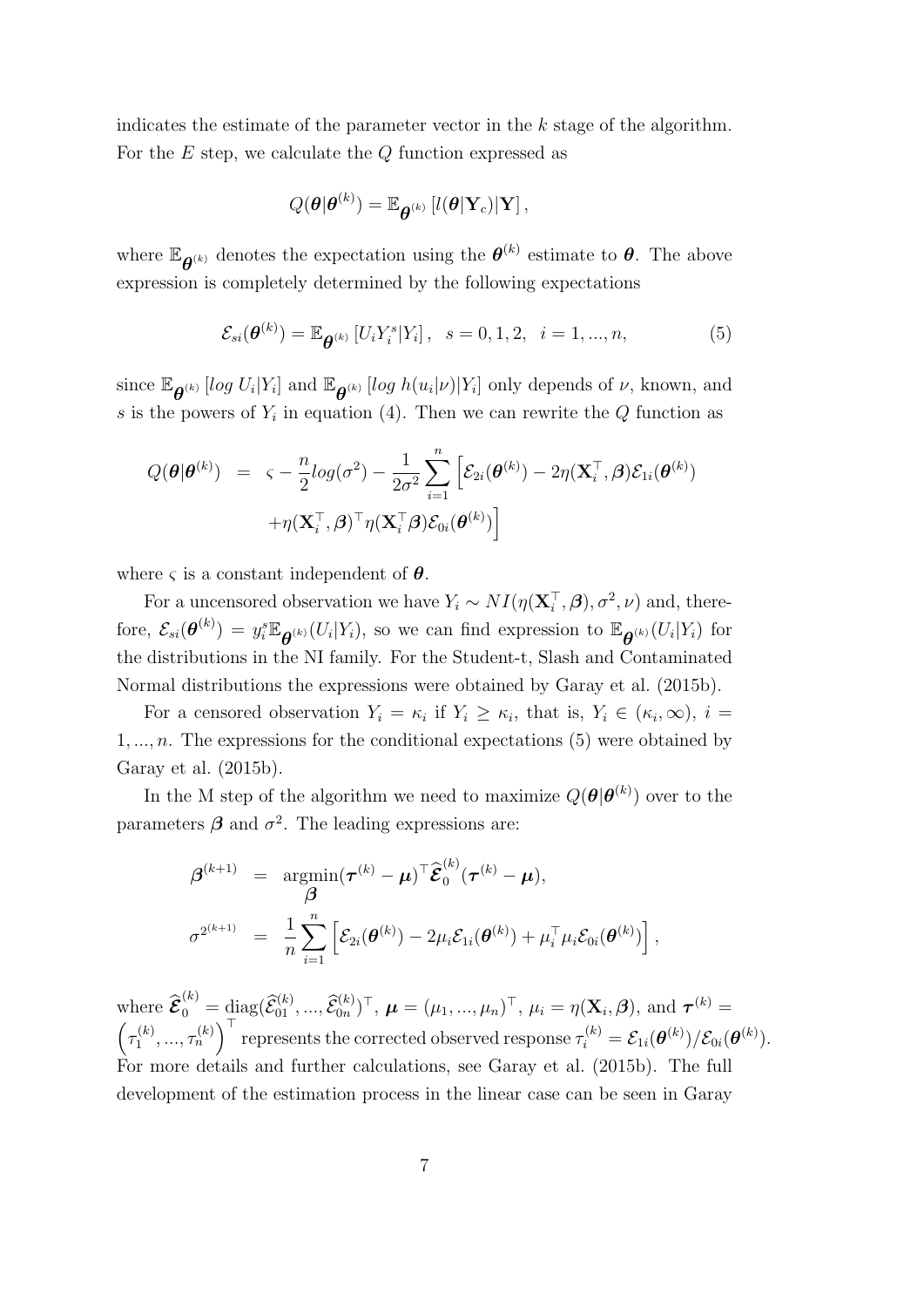et al. (2015a).

### 4 Diagnostic analysis

Diagnostic techniques have been proposed to detected observations that impact on model fitting. These techniques can be considered in two approaches: case-deletion measures Cook (1977) and local influence Cook (1986); Cook and Weisberg (1982).

#### 4.1 Global influence

The case-deletion analysis is a the most used technique of global influence and study the effect of dropping the  $i$ th case from a dataset. Let  $\mathbf{Y}_{c[i]}$  be the augmented data of the  $l\left(\mathbf{\theta}|\mathbf{Y}_{c[i]}\right)$  with the complete-data log-likelihood function without the *i*th case and  $\widehat{\theta}_{[i]} = \left(\widehat{\beta}_{[i]}^{\top}\right)$  $\left[\begin{smallmatrix} \overline{i}_1 \\ i_2 \end{smallmatrix}\right], \widehat{\sigma^2}_{[i]}$  the EM estimate for  $\boldsymbol{\theta}$ in that case, assuming  $\nu$  as a fixed and known constant.

To assess the influence of the *i*th observation over  $\hat{\theta}$  we calculate the difference between  $\theta_{[i]}$  and  $\theta$ . If the  $\theta_{[i]}$  is considered far from  $\theta$ , then the *i*th case is considered influential.

In order to reduce the computational efforts in the  $\boldsymbol{\theta}_{[i]}$  calculation, Zhu et al. (2001) proposed to use the Q function instead of the log-likelihood function. To obtain  $\boldsymbol{\theta}_{[i]}$  we used

$$
\widehat{\boldsymbol{\theta}}_{[i]}^{1} = \widehat{\boldsymbol{\theta}} + \left[ -\ddot{Q}(\boldsymbol{\theta}|\widehat{\boldsymbol{\theta}}) \right]^{-1} \dot{Q}_{[i]}(\boldsymbol{\theta}|\widehat{\boldsymbol{\theta}}), \tag{6}
$$

where

$$
\ddot{Q}(\boldsymbol{\theta}|\widehat{\boldsymbol{\theta}}) = \frac{\partial^2 Q(\boldsymbol{\theta}|\widehat{\boldsymbol{\theta}})}{\partial \boldsymbol{\theta}\partial \boldsymbol{\theta}^\top} \begin{vmatrix} \boldsymbol{\theta} = \widehat{\boldsymbol{\theta}} & \text{and} & \dot{Q}_{[i]}(\boldsymbol{\theta}|\widehat{\boldsymbol{\theta}}) = \frac{\partial Q_{[i]}(\boldsymbol{\theta}|\widehat{\boldsymbol{\theta}})}{\partial \boldsymbol{\theta}} \end{vmatrix} \boldsymbol{\theta} = \widehat{\boldsymbol{\theta}} \;,
$$

denotes the Hessian matrix and gradient vector of Q function, respectively. The quantity  $\widehat{\boldsymbol{\theta}}_{\left[ i\right]}^{1}$  $\tilde{p}_{[i]}$  is called one step approximation of the estimated parameters vector without the ith observation.

The adaptation of the Cook distance between  $\boldsymbol{\theta}_{[i]}$  and  $\boldsymbol{\theta}$  proposed by Cook and Weisberg (1982) is

$$
GD_i = \left(\widehat{\boldsymbol{\theta}}_{[i]} - \widehat{\boldsymbol{\theta}}\right)^{\top} \left[-\ddot{Q}(\boldsymbol{\theta}|\widehat{\boldsymbol{\theta}})\right] \left(\widehat{\boldsymbol{\theta}}_{[i]} - \widehat{\boldsymbol{\theta}}\right), \ i = 1, ..., n. \tag{7}
$$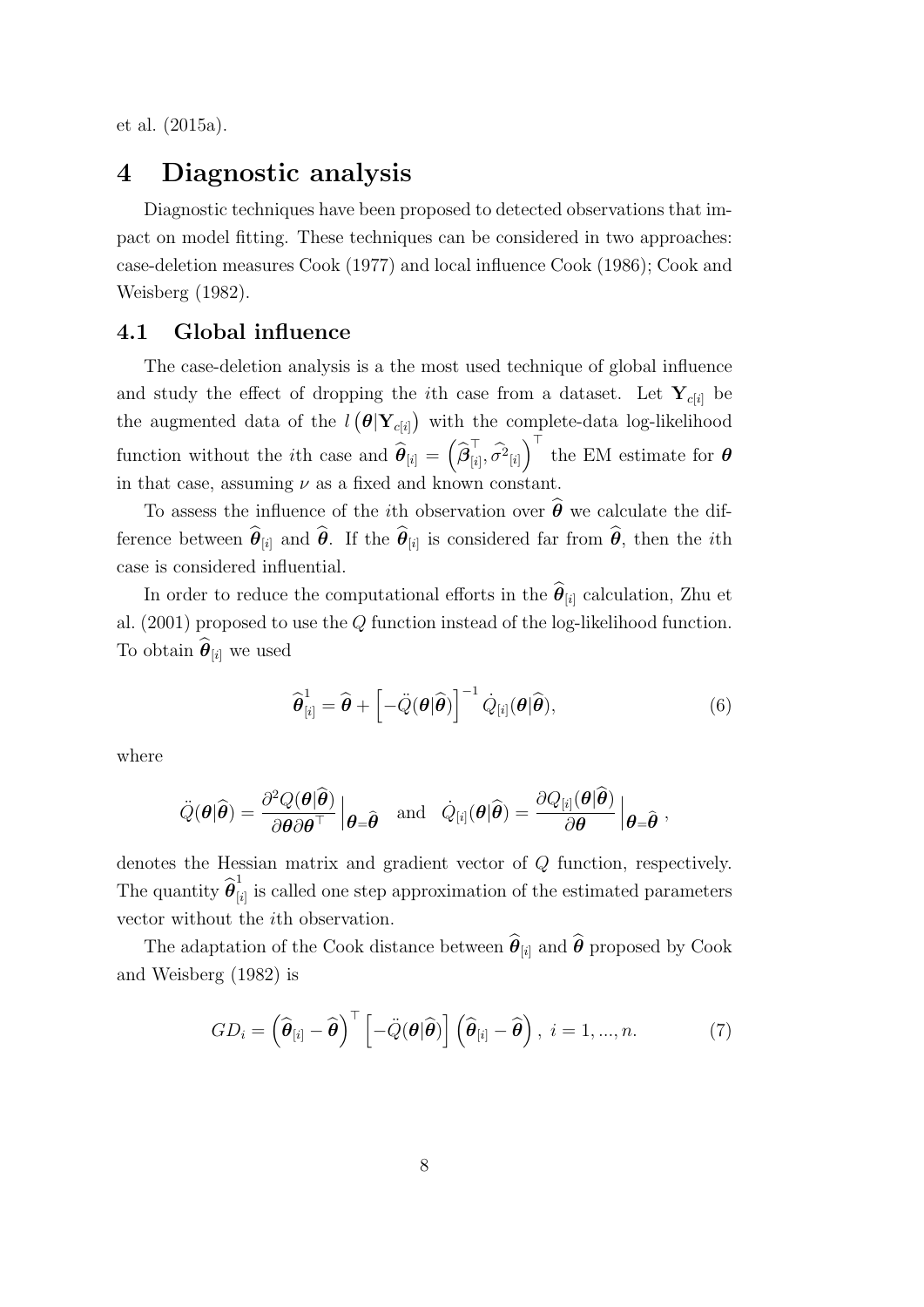Replacing the expression  $(6)$  in equation  $(7)$ , we have

$$
GD_i^1 = \dot{Q}_{[i]}(\boldsymbol{\theta}|\widehat{\boldsymbol{\theta}})^{\top} \left[ -\ddot{Q}(\boldsymbol{\theta}|\widehat{\boldsymbol{\theta}}) \right]^{-1} \dot{Q}_{[i]}(\boldsymbol{\theta}|\widehat{\boldsymbol{\theta}}).
$$

An observation should be regarded as influential if  $GD_i$  is greater than  $(p+1)/n$ , where p is dimension of the  $\beta$  vector and n is the sample size (Massuia et al., 2014). Note that in this method which will vary from model to model is the gradient vector and the Hessian matrix.

For the nonlinear case the gradient vector is

$$
\frac{\partial Q_{[i]}(\boldsymbol{\theta}|\widehat{\boldsymbol{\theta}})}{\partial \boldsymbol{\beta}}\Big|_{\boldsymbol{\theta}=\widehat{\boldsymbol{\theta}}} = \frac{1}{\widehat{\sigma}^2} \sum_{i\neq j} \left[ \mathcal{E}_{1j}(\widehat{\boldsymbol{\theta}}) d\mu_j - \mathcal{E}_{0j}(\widehat{\boldsymbol{\theta}}) \mu_j d\mu_j \right], \text{ and}
$$

$$
\frac{\partial Q_{[i]}(\boldsymbol{\theta}|\widehat{\boldsymbol{\theta}})}{\partial \sigma^2}\Big|_{\boldsymbol{\theta}=\widehat{\boldsymbol{\theta}}} = -\frac{n}{2\widehat{\sigma}^2} + \frac{1}{2\widehat{\sigma}^4} \sum_{i\neq j} \left[ \mathcal{E}_{2j}(\widehat{\boldsymbol{\theta}}) - 2\mathcal{E}_{1j}(\widehat{\boldsymbol{\theta}}) \mu_j + \mathcal{E}_{0j}(\widehat{\boldsymbol{\theta}}) \mu_j^2 \right].
$$

And the Hessian matrix is

$$
\ddot{Q}_{\boldsymbol{\beta}}(\boldsymbol{\theta}|\widehat{\boldsymbol{\theta}}) = \frac{1}{\widehat{\sigma}^2} \sum_{i=1}^n \left[ \mathcal{E}_{1i}(\widehat{\boldsymbol{\theta}}) D\mu_i - \mathcal{E}_{0i}(\widehat{\boldsymbol{\theta}}) \left( d\mu_i d\mu_i^{\top} + \mu_i \mathbf{1}_p^{\top} D\mu_i \right) \right],
$$
\n
$$
\ddot{Q}_{\boldsymbol{\beta}\sigma^2}(\boldsymbol{\theta}|\widehat{\boldsymbol{\theta}}) = -\frac{1}{\widehat{\sigma}^4} \sum_{i=1}^n \left[ \mathcal{E}_{1i}(\widehat{\boldsymbol{\theta}}) d\mu_i - \mathcal{E}_{0i}(\widehat{\boldsymbol{\theta}}) \mu_i d\mu_i \right],
$$
 and\n
$$
\ddot{Q}_{\sigma^2}(\boldsymbol{\theta}|\widehat{\boldsymbol{\theta}}) = \frac{n}{2\widehat{\sigma}^4} - \frac{1}{\widehat{\sigma}^6} \sum_{i=1}^n \left[ \mathcal{E}_{2i}(\widehat{\boldsymbol{\theta}}) - 2\mathcal{E}_{1i}(\widehat{\boldsymbol{\theta}}) \mu_i + \mathcal{E}_{0i}(\widehat{\boldsymbol{\theta}}) \mu_i^2 \right],
$$

where  $\mathbf{1}_{\mathcal{P}}^{\top}$  is a vector  $p \times 1$  with all entries equal to 1,  $\mu_i = \eta(\mathbf{X}_i, \hat{\boldsymbol{\beta}}), d\mu_i =$  $\frac{\partial \eta(\mathbf{X}_i, \boldsymbol{\beta})}{\partial \mathbf{X}_i}$  $\frac{\partial P_i(\mathcal{P})}{\partial \boldsymbol{\beta}}, D\mu_i =$  $\frac{\partial^2 \eta(\mathbf{X}_i, \widehat{\boldsymbol{\beta}})}{\widetilde{\boldsymbol{\beta}}}$  $\frac{\partial \overline{\mathcal{A}}}{\partial \beta \partial \beta}$ .

And in the linear case, the gradient vector is

$$
\frac{\partial Q_{[i]}(\boldsymbol{\theta}|\boldsymbol{\hat{\theta}})}{\partial \boldsymbol{\beta}}\Big|_{\boldsymbol{\theta}=\widehat{\boldsymbol{\theta}}} = \frac{1}{\widehat{\sigma}^2} \sum_{i\neq j} \left[ \mathbf{X}_j \mathcal{E}_{1j}(\widehat{\boldsymbol{\theta}}) - \mathcal{E}_{0j}(\widehat{\boldsymbol{\theta}}) \mathbf{X}_j \mathbf{X}_j^{\top} \widehat{\boldsymbol{\beta}} \right], \text{ and}
$$

$$
\frac{\partial Q_{[i]}(\boldsymbol{\theta}|\widehat{\boldsymbol{\theta}})}{\partial \sigma^2} \Big|_{\boldsymbol{\theta}=\widehat{\boldsymbol{\theta}}} = -\frac{1}{2\widehat{\sigma}^2} \sum_{i\neq j} \left[ 1 - \frac{1}{\widehat{\sigma}^2} \left( \mathcal{E}_{2j}(\widehat{\boldsymbol{\theta}}) - 2(\mathbf{X}_j^{\top} \widehat{\boldsymbol{\beta}}) \mathcal{E}_{1j}(\widehat{\boldsymbol{\theta}}) \right) + \mathcal{E}_{0j}(\widehat{\boldsymbol{\theta}}) \left( \mathbf{X}_j^{\top} \widehat{\boldsymbol{\beta}} \right)^{T} \left( \mathbf{X}_j^{\top} \widehat{\boldsymbol{\beta}} \right) \right].
$$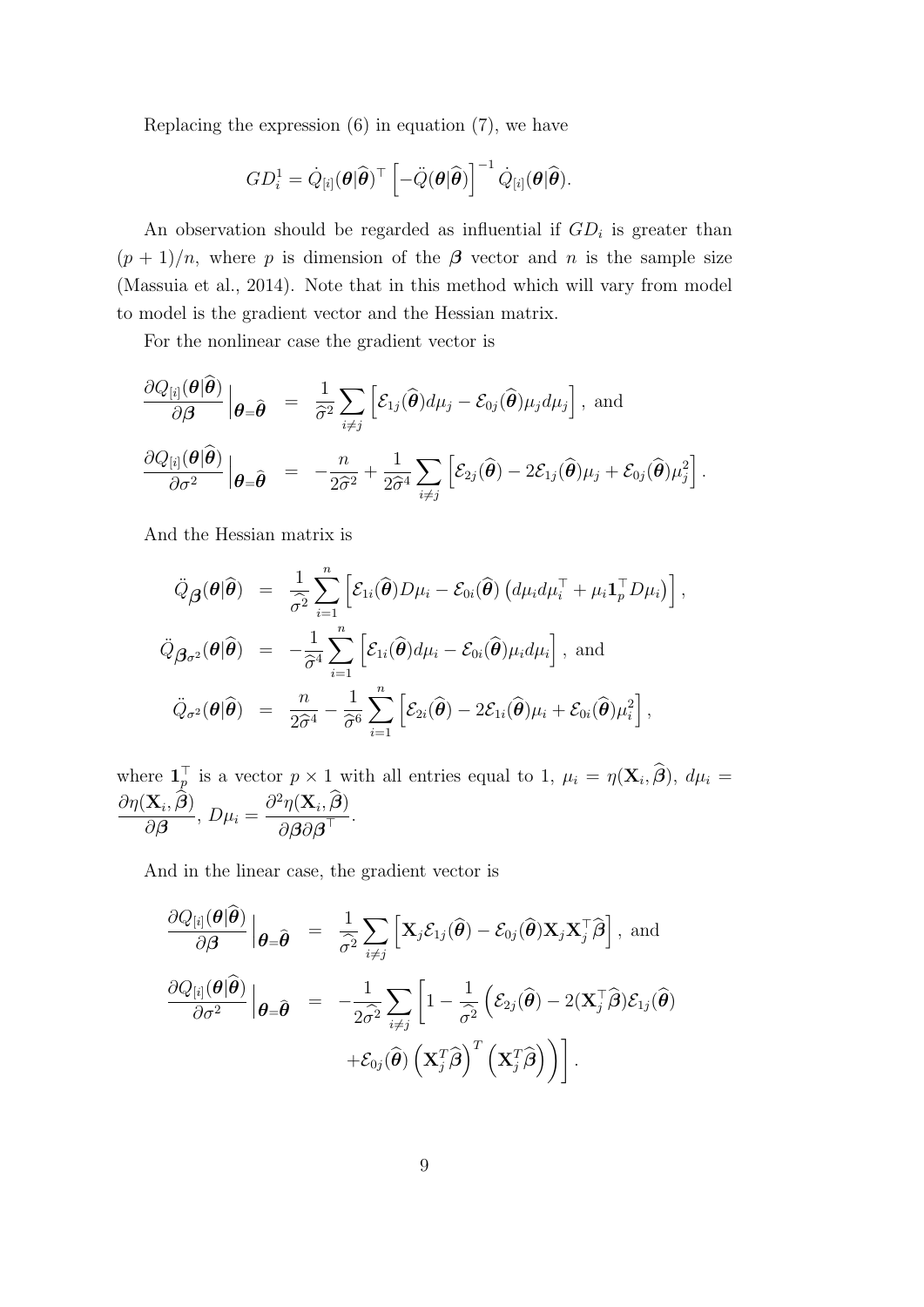And the Hessian matrix is

$$
\ddot{Q}_{\boldsymbol{\beta}}(\boldsymbol{\theta}|\widehat{\boldsymbol{\theta}}) = -\frac{1}{\hat{\sigma}^2} \sum_{i=1}^n \mathcal{E}_{0j}(\widehat{\boldsymbol{\theta}}) \mathbf{X}_j^{\top} \mathbf{X}_j,
$$
\n
$$
\ddot{Q}_{\sigma^2}(\boldsymbol{\theta}|\widehat{\boldsymbol{\theta}}) = \frac{1}{2\hat{\sigma}^4} \sum_{i=1}^n \left[ 1 - \frac{2}{\hat{\sigma}^2} \left( \mathcal{E}_{2j}(\widehat{\boldsymbol{\theta}}) - 2(\mathbf{X}_j^{\top}\widehat{\boldsymbol{\beta}}) \mathcal{E}_{1j}(\widehat{\boldsymbol{\theta}}) \right) \right. \\
\left. + \mathcal{E}_{0j}(\widehat{\boldsymbol{\theta}}) \left( \mathbf{X}_j^{\top}\widehat{\boldsymbol{\beta}} \right)^{\top} \left( \mathbf{X}_j^{\top}\widehat{\boldsymbol{\beta}} \right) \right], \text{ and}
$$
\n
$$
\ddot{Q}_{\boldsymbol{\beta}_{\sigma^2}}(\boldsymbol{\theta}|\widehat{\boldsymbol{\theta}}) = -\frac{1}{\hat{\sigma}^4} \sum_{i=1}^n \left[ \mathbf{X}_j \mathcal{E}_{1j}(\widehat{\boldsymbol{\theta}}) - \mathcal{E}_{0j}(\widehat{\boldsymbol{\theta}}) \mathbf{X}_j \mathbf{X}_j^{\top}\widehat{\boldsymbol{\beta}} \right].
$$

#### 4.2 Local influence

Let  $\boldsymbol{\omega} = (\omega_1, ..., \omega_g)^\top$  be a perturbation vector varying in an open region  $\Omega \subset \mathbb{R}^g$  and let  $l(\theta, \omega | \mathbf{Y}_c)$  the complete-data log-likelihood function of the perturbed model. There is a vector  $\omega_0 \in \Omega$  such that  $l(\theta, \omega_0|Y_c)$  =  $l(\theta|Y_c) \;\; \forall \;\; \theta \in \Theta \subseteq \mathbb{R}^{p+1}$ . The influence graph is defined as  $\alpha(\omega)$  =  $(\boldsymbol{\omega}^{\top}, f_Q(\boldsymbol{\omega}))^{\top}$ , where  $f_Q(\boldsymbol{\omega})$  is the *Q*-displacement function:

$$
f_Q(\boldsymbol{\omega}) = 2 \left[ Q(\widehat{\boldsymbol{\theta}}|\widehat{\boldsymbol{\theta}}) - Q(\widehat{\boldsymbol{\theta}}(\boldsymbol{\omega})|\widehat{\boldsymbol{\theta}}) \right],
$$

where  $\hat{\theta}(\omega)$  is the estimate of  $\theta$  which maximizes the Q-function of the perturbed model,  $Q(\theta, \omega | \hat{\theta})$ . The  $f_Q(\omega)$  function can be seen as a measure of difference between  $\hat{\theta}$  and  $\hat{\theta}(\omega)$ . We will use the normal curvature  $C_{f_Q,\mathbf{d}}$  of  $\alpha(\omega)$  at  $\omega_0$  in the direction of some unit vector **d** to describe the local behavior of the Q-displacement function.

Zhu and Lee (2001) showed that

$$
C_{f_{\mathcal{Q}},\mathbf{d}} = -2\mathbf{d}^\top \ddot{Q} \boldsymbol{\omega}_0 \mathbf{d} \text{ and } - \ddot{Q} \boldsymbol{\omega}_0 = \boldsymbol{\Delta}_{\boldsymbol{\omega}_0}^\top \left[ -\ddot{Q}(\boldsymbol{\theta}|\widehat{\boldsymbol{\theta}}) \right]^{-1} \boldsymbol{\Delta}_{\boldsymbol{\omega}_0},
$$

where

$$
\Delta_{\boldsymbol{\omega}} = \frac{\partial^2 Q(\boldsymbol{\theta}, \boldsymbol{\omega} | \widehat{\boldsymbol{\theta}})}{\partial \boldsymbol{\theta} \partial \boldsymbol{\omega}^\top} \Bigg|_{\boldsymbol{\theta} = \widehat{\boldsymbol{\theta}}(\boldsymbol{\omega})} \quad \text{and} \quad \ddot{Q}_{\boldsymbol{\theta}}(\boldsymbol{\theta} | \widehat{\boldsymbol{\theta}}) = \frac{\partial^2 Q(\boldsymbol{\theta} | \widehat{\boldsymbol{\theta}})}{\partial \boldsymbol{\theta} \partial \boldsymbol{\theta}^\top} \Bigg|_{\boldsymbol{\theta} = \widehat{\boldsymbol{\theta}}}
$$

The information provided by the symmetric matrix  $-2\ddot{Q}_{\boldsymbol{\omega}_0}$  is used to detect

.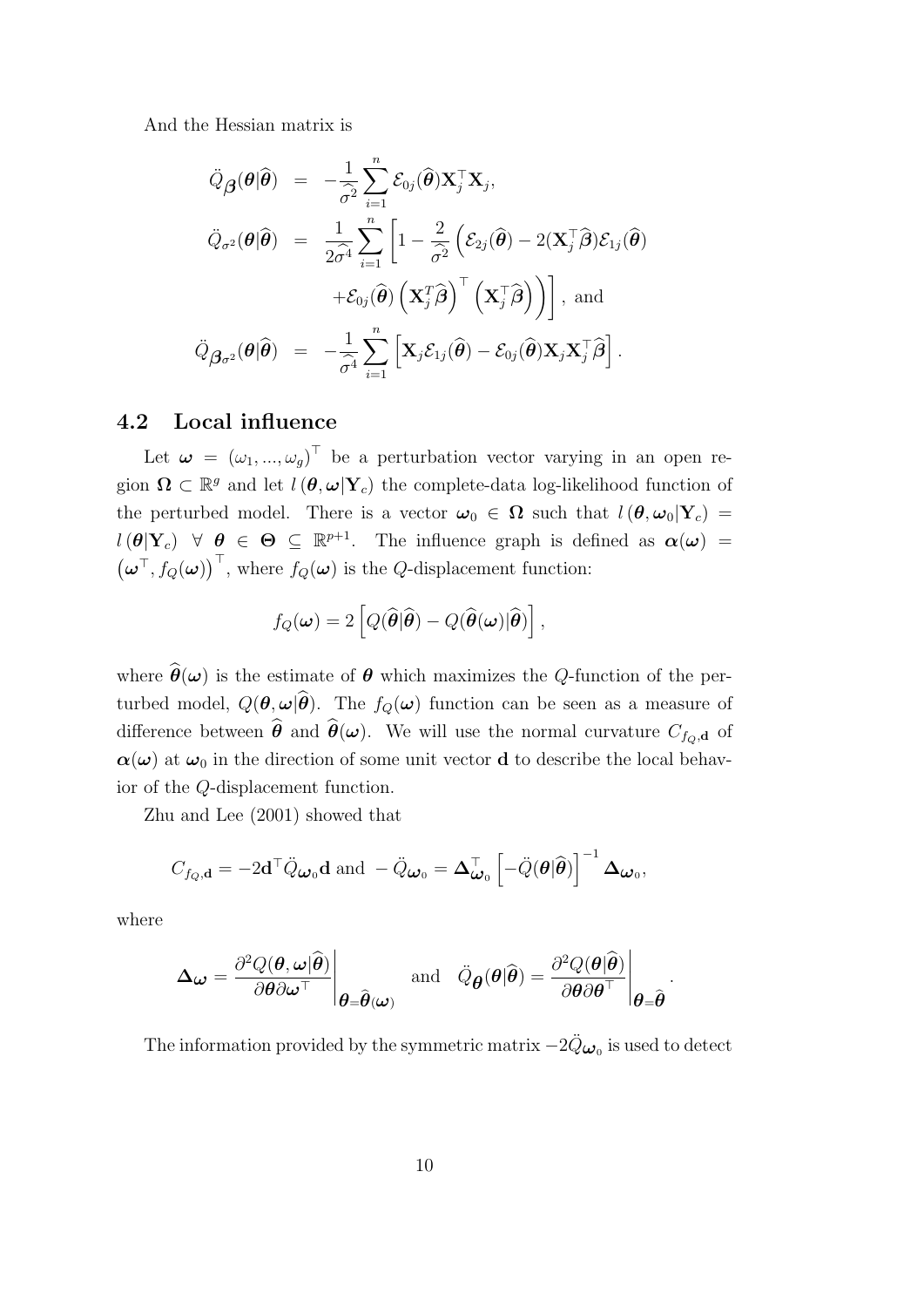influential observations. For this, we consider the spectral decomposition

$$
-2\ddot{Q}_{\boldsymbol{\omega}_0} = \sum_{k=1}^g \zeta_k \boldsymbol{\epsilon}_k \boldsymbol{\epsilon}_k^T,
$$

where  $\{(\zeta_k, \epsilon_k), k = 1, ..., g\}$  are eigenvalue-eigenvector pairs of  $-2\ddot{Q}_{\omega_0}$ , with  $\zeta_1 \geq \ldots \geq \zeta_p > \zeta_{p+1} = \ldots = \zeta_g = 0$ , and eigenvectors  $\epsilon_k$ ,  $k = 1, \ldots, g$ . Let

$$
\tilde{\zeta}_k = \frac{\zeta_k}{\zeta_1 + \ldots + \zeta_g}, \ \boldsymbol{\epsilon}_k^2 = (\epsilon_{k1}^2, \ldots, \epsilon_{kg}^2)^\top, \text{ and } M(0) = \sum_{k=1}^g \tilde{\zeta}_k \boldsymbol{\epsilon}_k^2.
$$

The *l*th component of  $M(0)$  is  $M(0)_l = \sum_{k=1}^g \tilde{\zeta}_k \epsilon_{kl}^2$ . The evaluation of influential observations is based on visual inspection of  $M(0)$ ,  $l = 1, ..., g$ , plotted against the index l. The lth case is said to be influential if  $M(0)<sub>l</sub>$  is greater than a benchmark value. Based on Poon and Poon (1999), Zhu and Lee (2001) proposed to use the conformal normal curvature, given by

$$
B_{f_q, \mathbf{d}} = \frac{C_{f_Q, \mathbf{d}}}{\text{tr}\left[-2\ddot{Q}\boldsymbol{\omega}_0\right]}.
$$
\n(8)

The computation of the expression (8) is quite simple and it is such that  $0 \leq B_{f_0,d} \leq 1$ . Fix  $d_l$  to be a vector with the lth entry equals to 1 and all others entries equal to 0. Zhu and Lee (2001) showed that  $\forall l, M(0)_{l} =$  $B_{f_Q,d_l}$ . Therefore we are able to obtain  $M(0)_l$  through  $B_{f_Q,d_l}$ . The benchmark value proposed by Lee and Xu (2004) to  $M(0)$  is  $\overline{M(0)} + c^*SM(0)$ , where  $\overline{M(0)}$  and  $SM(0)$  be the mean and standard error of  $M(0)$ , respectively, and  $c^*$  is a constant. In this paper we use  $c^* = 3.5$ , as made by Massuia et al. (2014).

We will evaluate the matrix  $\Delta_{\omega_0}$  under the following perturbation schemes: of case weight, on the scale parameter, in an explanatory variable and in the coefficients of the model.

#### 4.2.1 Perturbation schemes

In this Section we will detail the building of the matrix  $\Delta_{\omega_0}$  under the case weight and on the scale parameter perturbations. For each perturbation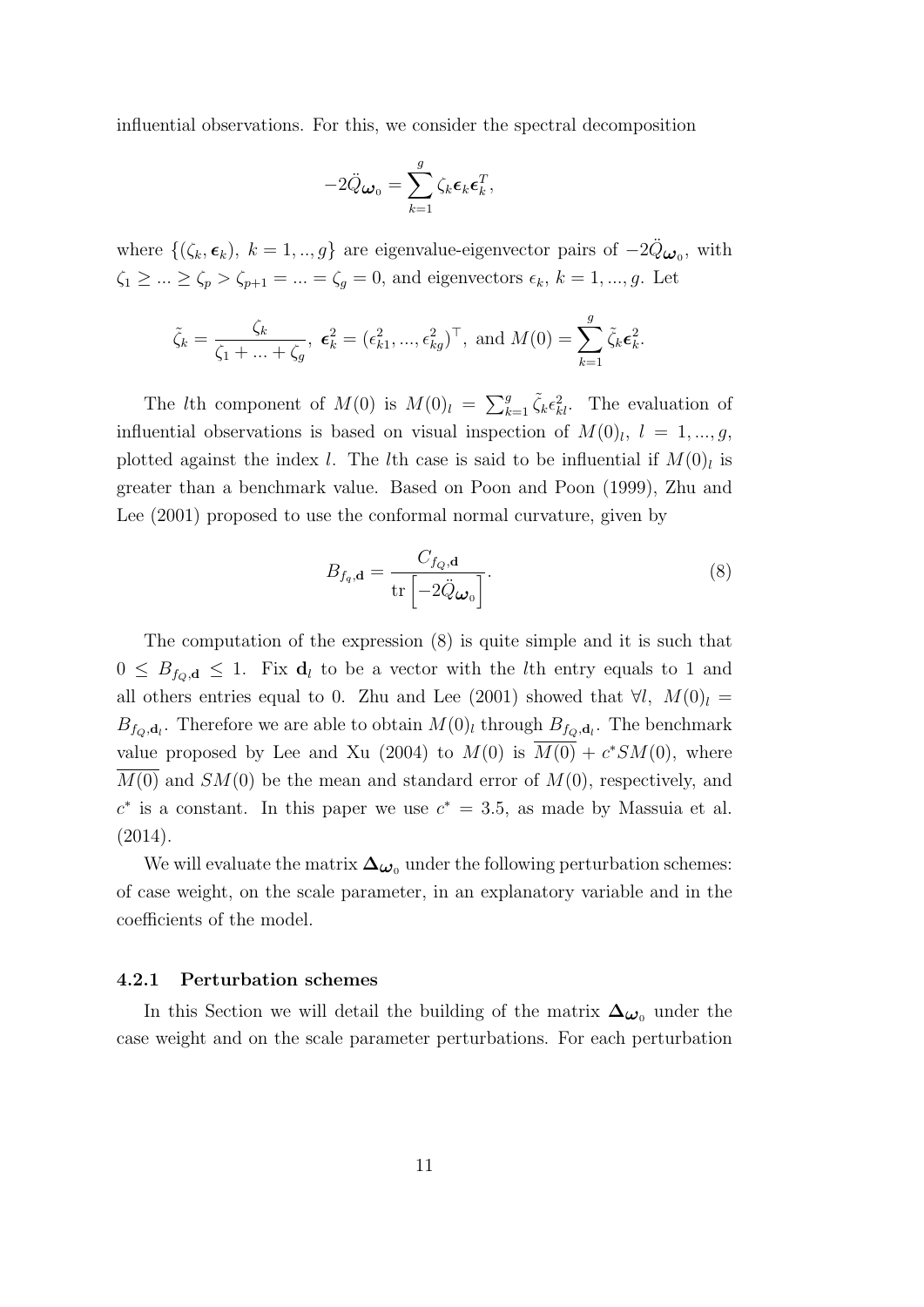scheme, we use partitioned form  $\Delta_{\boldsymbol{\omega}} = (\Delta_{\beta}^{\top}, \Delta_{\sigma^2}^{\top})^{\top}$ , where

$$
\boldsymbol{\Delta}_{\beta} = \frac{\partial^2 Q(\boldsymbol{\theta}, \boldsymbol{\omega}|\widehat{\boldsymbol{\theta}})}{\partial \boldsymbol{\beta} \partial \boldsymbol{\omega}^\top} \left|_{\boldsymbol{\theta} = \widehat{\boldsymbol{\theta}}(\boldsymbol{\omega})} \quad \text{and} \quad \boldsymbol{\Delta}_{\sigma^2} = \frac{\partial^2 Q(\boldsymbol{\theta}, \boldsymbol{\omega}|\widehat{\boldsymbol{\theta}})}{\partial \sigma^2 \partial \boldsymbol{\omega}^\top} \left|_{\boldsymbol{\theta} = \widehat{\boldsymbol{\theta}}(\boldsymbol{\omega})} \right. .
$$

In the nonlinear case we have

Case weight perturbation: Consider the weights to the expected values of the complete-data log-likelihood function. In this case, let  $\boldsymbol{\omega} = (\omega_1, ..., \omega_n)^\top$ and  $\boldsymbol{\omega}_0 = (1, ..., 1)^\top = \mathbf{1}_n^\top$ . So

$$
\Delta_{\beta} = \frac{1}{\hat{\sigma}^2} \sum_{i=1}^n \left[ \mathcal{E}_{1i}(\widehat{\boldsymbol{\theta}}) d\mu_i - \mathcal{E}_{0i}(\widehat{\boldsymbol{\theta}}) \mu_i d\mu_i \right], \text{ and}
$$
  

$$
\Delta_{\sigma^2} = -\frac{n}{2\hat{\sigma}^2} - \frac{1}{2\hat{\sigma}^4} \sum_{i=1}^n \left[ \mathcal{E}_{2i}(\widehat{\boldsymbol{\theta}}) - 2\mathcal{E}_{1i}(\widehat{\boldsymbol{\theta}}) \mu_i + \mathcal{E}_{0i}(\widehat{\boldsymbol{\theta}}) \mu_i^2 \right].
$$

Scale perturbation: To study the effect of perturbing the assumption over  $\sigma^2$  we consider  $\sigma^2(\omega_i) = \omega_i^{-1}\sigma^2$ ,  $\omega_i > 0$ ,  $i = 1, ..., n$ . Under this scheme, the non-perturbed model occurs when  $\omega_0 = \mathbf{1}_n^{\top}$ . Therefore, the matrix  $\Delta_{\omega}$  is

$$
\Delta_{\hat{\boldsymbol{\beta}}} = \frac{1}{\hat{\sigma}^2} \sum_{i=1}^n \left[ \mathcal{E}_{1i}(\hat{\boldsymbol{\theta}}) d\mu_i - \mathcal{E}_{0i}(\hat{\boldsymbol{\theta}}) \mu_i d\mu_i \right], \text{ and}
$$
  

$$
\Delta_{\sigma^2} = \frac{1}{2\hat{\sigma}^4} \sum_{i=1}^n \left[ \mathcal{E}_{2i}(\hat{\boldsymbol{\theta}}) - 2\mathcal{E}_{1i}(\hat{\boldsymbol{\theta}}) \mu_i + \mathcal{E}_{0i}(\hat{\boldsymbol{\theta}}) \mu_i^2 \right].
$$

For the explanatory variable and coefficients perturbation schemes, the contamination is made inside of the nonlinear function  $\eta(\mathbf{X}_i, \boldsymbol{\beta})$ . Thus we have to calculate the entries of the  $\Delta_{\omega}$  matrix for each nonlinear function. The expressions obtained for the application is presented in Appendix.

For the linear case we have

Case-weight perturbation: Consider the weights to the expected values of the complete-data log-likelihood. In this case, let  $\boldsymbol{\omega} = (\omega_1, ..., \omega_n)^\top$  and  $\boldsymbol{\omega}_0 = (1, ..., 1)^\top = \mathbf{1}_n^\top$ . Such that

$$
\Delta_{\beta} = \frac{1}{\hat{\sigma}^2} \left[ \mathbf{X}^{\top} diag\left[ \mathcal{E}_1(\hat{\theta}) \right] - \mathbf{A} \right], \text{ and}
$$
  

$$
\Delta_{\sigma^2} = -\frac{1}{2\hat{\sigma}^2} \left[ \mathbf{1}_n^{\top} - \frac{1}{\hat{\sigma}^2} \mathbf{B}^{\top} \right],
$$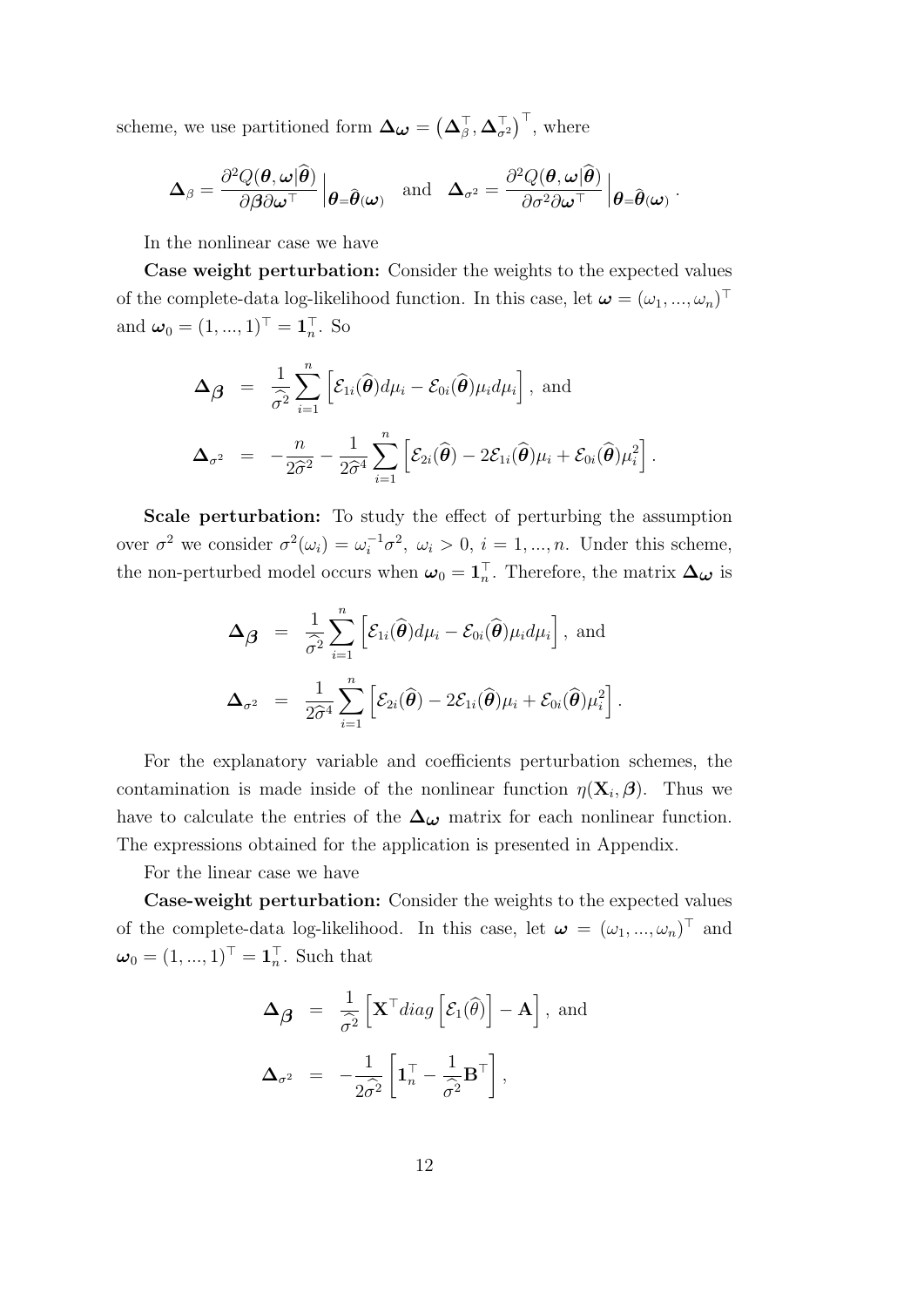where  $diag(\mathbf{W})$  denotes the diagonal of matrix  $\mathbf{W}$ ,  $\mathbf{A}$  is a matrix defined as  $\mathbf{X}^{\top} \mathbf{X} \hat{\boldsymbol{\beta}} \mathcal{E}_0(\hat{\boldsymbol{\theta}})^{\top}, \, \mathcal{E}_i(\hat{\boldsymbol{\theta}}) = (\mathcal{E}_{i1}(\hat{\boldsymbol{\theta}}), \dots, \mathcal{E}_{in}(\hat{\boldsymbol{\theta}}))^{\top}, \, i = 0, 1, 2, \, \mathbf{X} \text{ is the design matrix}$ and **B** is an *n*-dimensional vector with coordinates  $B_i = \mathcal{E}_{2i}(\hat{\theta}) - 2\mathcal{E}_{1i}(\hat{\theta})\mathbf{X}_i^{\top}\hat{\boldsymbol{\beta}} + \hat{\boldsymbol{\beta}}$  $\mathcal{E}_{0i}(\widehat{\boldsymbol{\theta}})(\mathbf{X}_i^{\top}\widehat{\boldsymbol{\beta}})^{\top}(\mathbf{X}_i^{\top}\widehat{\boldsymbol{\beta}}), i = 1, ..., n.$ 

**Scale perturbation:** To study the effect of perturbing over  $\sigma^2$  we consider  $\sigma^2(\omega_i) = \omega_i^{-1} \sigma^2$ ,  $i = 1, ..., n$ . Under this scheme, the non-perturbed model occurs when  $\omega_0 = \mathbf{1}_n^{\top}$ . Therefore, the matrix  $\Delta_{\omega}$  is

$$
\Delta_{\beta} = \frac{1}{\hat{\sigma}^2} \left[ \mathbf{X}^{\top} diag\left[ \mathcal{E}_1(\hat{\theta}) \right] - \mathbf{A} \right], \text{ and}
$$
  

$$
\Delta_{\sigma^2} = -\frac{1}{2\hat{\sigma}^4} \mathbf{B}^{\top}.
$$

Explanatory variable perturbation: In this case we will perturb a continue explanatory variable  $x_{(,t)}(\boldsymbol{\omega}) = x_{(,t)} + \boldsymbol{\omega}^\top$ , where  $x_{(,t)} \in \mathbb{R}^n$  is the tth column of matrix **X** and  $\boldsymbol{\omega} \in \mathbb{R}^n$ . Then, each line of the design matrix will be of the form  $\mathbf{X}_i(\boldsymbol{\omega})^{\top} = (x_{i1},...,x_{it}+\omega_i,...,x_{ip}) = \mathbf{X}_i^{\top} + \omega_i \mathbf{c_t}^{\top}$ , where  $\mathbf{c_t}$  denotes a vector  $p \times 1$  with the pth entry equals to 1 and all others entries equal to equal to 0. As a result, the additive perturbation have  $\omega_0 = 0$  when  $t = 0$ . To study the local influence we will replace  $\mathbf{X}_i(\boldsymbol{\omega})^{\top} = \mathbf{X}_i^{\top} + \omega_i \mathbf{c_t}^{\top}$  in  $Q$ -function. This way we have

$$
\Delta_{\beta} = \frac{1}{\hat{\sigma}^2} \left[ \mathbf{c}_{\mathbf{t}} \mathcal{E}_1(\hat{\boldsymbol{\theta}}) - 2 \mathbf{c}_{\mathbf{t}} \hat{\boldsymbol{\beta}}^{\top} \mathbf{X}^{\top} diag\left( \mathcal{E}_0(\hat{\boldsymbol{\theta}}) \right) - 2 \mathbf{c}_{\mathbf{t}} \hat{\boldsymbol{\beta}}^{\top} \mathbf{c}_{\mathbf{t}} \boldsymbol{\omega}^{\top} diag\left( \mathcal{E}_0(\hat{\boldsymbol{\theta}}) \right) \right],
$$
  

$$
\Delta_{\sigma^2} = \frac{1}{\hat{\sigma}^4} \left[ \mathbf{c}_{\mathbf{t}}^{\top} \hat{\boldsymbol{\beta}} \hat{\boldsymbol{\beta}}^{\top} \mathbf{X}^{\top} diag\left( \mathcal{E}_0(\hat{\boldsymbol{\theta}}) \right) + \mathbf{c}_{\mathbf{t}}^{\top} \hat{\boldsymbol{\beta}} \hat{\boldsymbol{\beta}}^{\top} \mathbf{c}_{\mathbf{t}} \boldsymbol{\omega}^{\top} diag\left( \mathcal{E}_0(\hat{\boldsymbol{\theta}}) \right) - \mathbf{c}_{\mathbf{t}}^{\top} \hat{\boldsymbol{\beta}} \mathcal{E}_1(\hat{\boldsymbol{\theta}}) \right].
$$

Coefficients perturbation: The perturbation in  $\beta$ 's is introduced replacing  $\beta$  for  $\beta(\omega) = \beta \omega_i$ , with  $i = 1, ..., n$  and  $\omega \in \mathbb{R}^n$  in the Q-function. Then,

$$
\Delta_{\hat{\boldsymbol{\beta}}} = \frac{1}{\hat{\sigma}^2} \sum_{i=1}^n \left[ \mathcal{E}_{1i}(\hat{\boldsymbol{\theta}}) \mathbf{X}_i^{\top} \omega_i - \mathcal{E}_{0i}(\hat{\boldsymbol{\theta}}) \omega_i^2 \mathbf{X}_i \mathbf{X}_i^{\top} \hat{\boldsymbol{\beta}} \right], \text{ and}
$$
  

$$
\Delta_{\sigma^2} = \frac{1}{\hat{\sigma}^2} \sum_{i=1}^n \left[ \mathbf{X}_i^{\top} \mathcal{E}_{1i}(\hat{\boldsymbol{\theta}}) - 2 \mathcal{E}_{0i}(\hat{\boldsymbol{\theta}}) \omega_i \mathbf{X}_i \mathbf{X}_i^{\top} \hat{\boldsymbol{\beta}} \right].
$$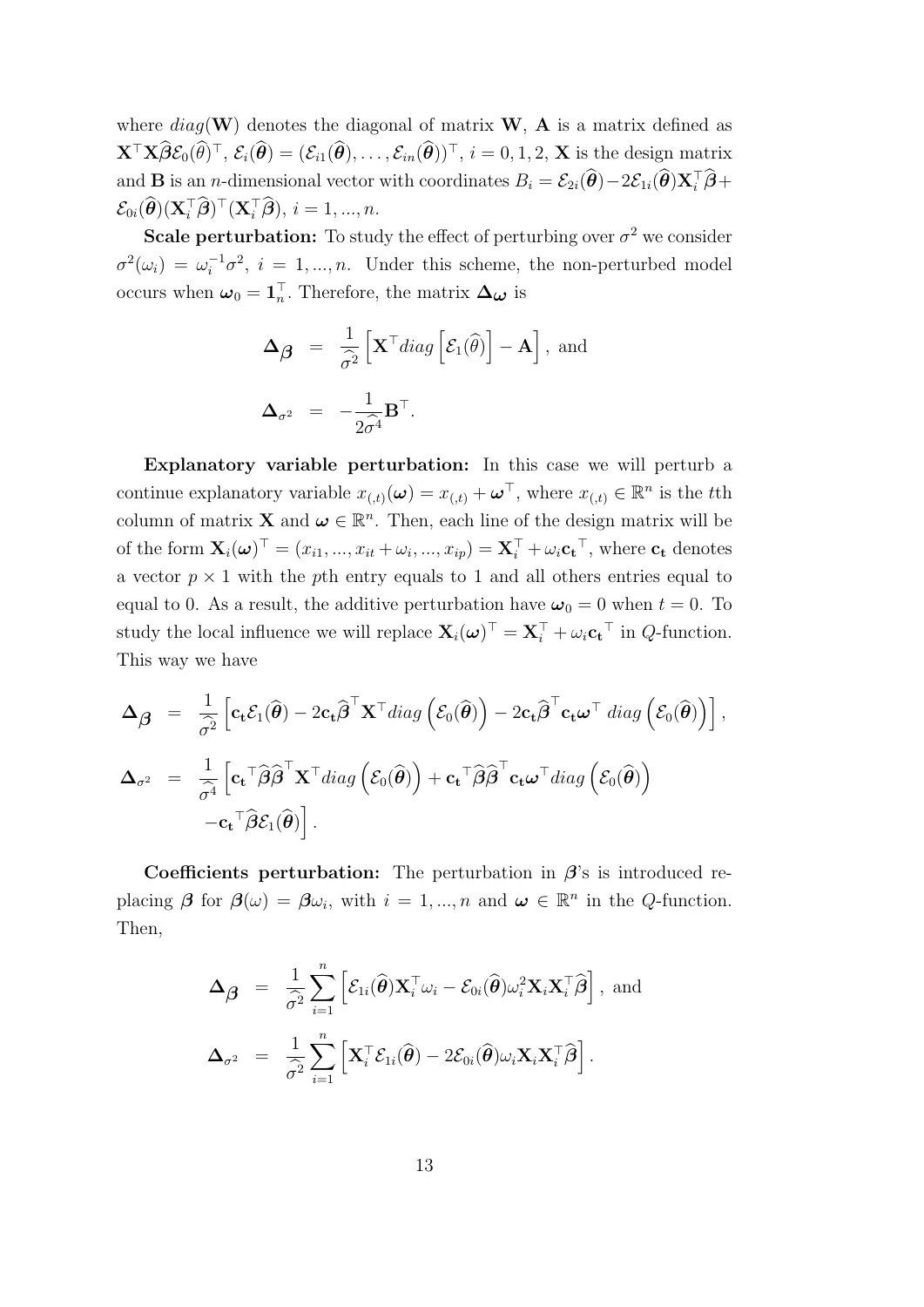### 5 Simulation studies

Some Monte Carlo simulations have been developed to compare the performance of the estimates on nonlinear censored models in the presence of outliers on the response variable. We consider the nonlinear growth-curve model

$$
Y_i = \frac{\beta_1}{1 + exp(\beta_2 + \beta_3 x_i))} + \epsilon_i, \ i = 1, ..., n,
$$
\n(9)

where  $n = 100, \epsilon_i \sim N(0, \sigma^2)$  to  $i = 2, 3, ...99, \epsilon_1 = -5$  and  $\epsilon_{100} = 5$ ,  $x_i \sim$  Unif(10; 20),  $\beta_1 = 330, \ \beta_2 = 6, 5, \ \beta_3 = -0, 7$  and  $\sigma^2 = 1$ . We estimate the model (9) with 10%, 20% and 40% of censure. We observed that for the different censure scenarios, the diagnosis results obtained were very similar and the difference was observed in the estimated standard deviations of the censored regression. For this reason, from now on we focus and present the results for the simulation study with 20% of censure. The analyzed distributions were Normal, Student-t ( $\nu = 3$ ), Slash ( $\nu = 2$ ) and Contaminated Normal  $(\nu = (0.2, 0.5))$ . The choice of the  $\nu$  values for the non-normal models were to maximize the log-likelihood function. The construction of errors determined the cases  $#1$  and  $#100$  as perturbed. To generate the censored observations we followed the propose made by Tsuyuguchi (2012). We generate the proposed model (9) and we define the censoring level  $\kappa_i$  as the rth value of the ordered vector **Y**, that is,  $\kappa_i = Y_{(r)}$ ,  $\forall i = 1, ..., r$  where  $r = n - n \times pc$  is the number of censored observations and  $pc$  is the percentage of censorship. Thus  $Y_{(r)}$  becomes a censored observation and all values of Y greater or equal to  $Y_{(r)}$  will have the same value of it. The initial values for the parameters were obtained by the nls function of the package stats, in software R 3.0.2 version (R Core Team, 2013).

We propose to use as the perturbation vector  $\omega$  the absolute value of the ordinary residuals (AOR)

$$
r_i = \left| y_i - \frac{\hat{\beta}_1}{1 + exp(\hat{\beta}_2 + \hat{\beta}_3 x_i))} \right|, \ i = 1, ..., n,
$$
\n(10)

where  $\hat{\beta}_i$ ,  $i = 1, 2, 3$  are the estimators of  $\beta$ 's. We performed a Monte Carlo study with 1.000 replicates of the proposed models to assess the percentage of replications in which the contaminated observations was taken as influential, as well as the mean and standard deviation (SD) of the influence measures in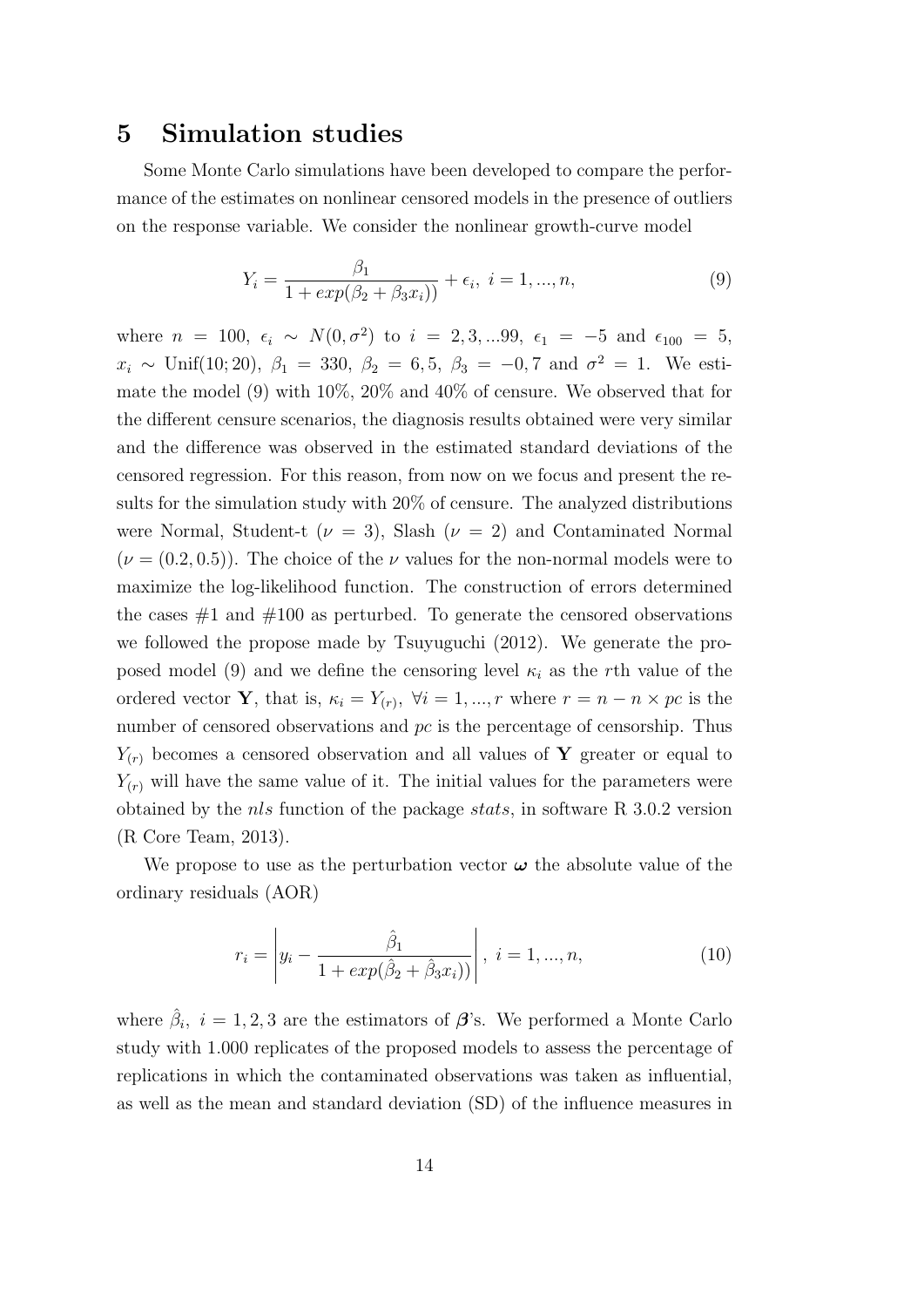these cases for the influence techniques we presented in this paper (see Table 1).

#### 5.1 Global influence

The main interest of this study is evaluate the sensibility of the proposed model to atypical observations by the global influence techniques. We will present only the graphics and Monte Carlo study for the global estimation case, since the results obtained by analysis of  $\beta$ 's and  $\sigma$  were quite similar.

We observed a considerable difference of the Cook distance between the Normal and non-normal models (see the first four lines in Table 1). We can see that the contaminated observations were influential for all the Monte Carlo replications in the Normal model. These cases, however, were not influential for any replications for Student-t and Slash models. For the Contaminated Normal model it was influential for some replications, nevertheless with measures substantially smaller than Normal model. The Figure 1 presents the generalized Cook distance for the four proposed models in one of the replications. We can see the Normal model was highly influenced by these observations, and the heavy-tailed models seems to be able to accommodate the effects of these cases.

#### 5.2 Local influence

In this Subsection the main idea is evaluate the robustness of the proposed models to the outliers by local influence methods. In the Monte Carlo study (see Table 1) for the case-weight perturbation, we have noticed that the influence measures were smaller in the non-normal models and the perturbed observations were influential for almost all the replications to Normal model. In the Student-t and Slash models these cases were not influential in any replication and for the Contaminated Normal model it was influential for some replications, but with measure a somewhat greater than the benchmark value.

We observed a similar behavior in the scale perturbation scheme. In this case, however, the case  $#100$  was not influential for any replications for the Contaminated Normal model. In the explanatory variable perturbation scheme these observations were not influential for any of the four models. For the coefficients perturbations only the case  $\#100$  were influential for all replications in the Normal models and for some replications in Contaminated Normal model, in this scenario with influence measure quite close between these two models.

Finally, we presented the graphical representation of the results of one replication. The both contaminated observations were influential to Normal model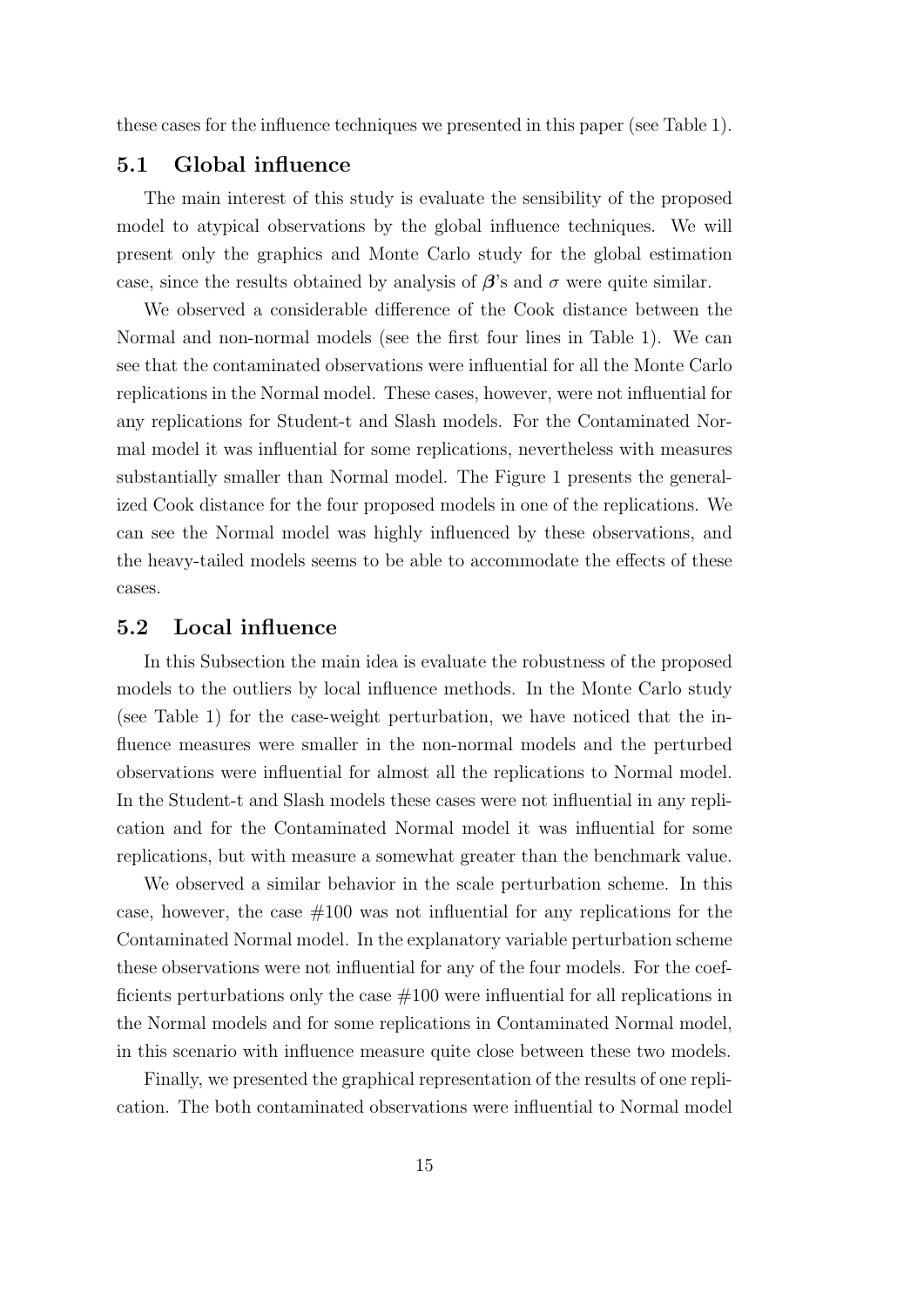in the case-weight (Figure 2) and on scale (Figure 3) perturbation schemes. For the explanatory variable and coefficients perturbations (Figures 4 and 5) only the case  $\#100$  was influential to Normal model. In the coefficients perturbation, specifically, the case  $#24$  (not contaminated by our purpose) appeared as influential for the non-normal models, but with less influence over the Student-t model.

Our findings suggests the heavy-tailed models were robust against outliers and the Student-t model was the best model, because it presented lower measures values.

## 6 Application

In this section we apply the proposed methodology in two real data for nonlinear an for linear censored regression models.

#### 6.1 Nonlinear censored regression model

In this Subsection we will work with the low cycle fatigue data from a strain-controlled test presented in Nelson (2004). This study consists in count the number of cycles until the failure of 26 specimens of metals submitted to pseudo stress.

The following model was proposed to fit this data:

$$
y_i = \beta_1 \exp(\beta_2 x_i) + \epsilon_i, \ i = 1, ..., 26,
$$

where  $y_i = log_{10}Cycles, x_i = 1/(Pseudo-stress)$  and  $\epsilon_i \sim NI(0, \sigma^2, \nu)$ . The response is right censored because some metals could not fail at the end of the study. This dataset has 15,4% of censored observations. The Normal, Studentt ( $\nu = 2.1$ ), Slash ( $\nu = 1.2$ ) and Contaminated Normal ( $\nu = (0.1, 0.3)$ ) models were tested. The first three lines in Table 3 shows the results. The Student-t is the model that provided the most accurate estimates (smaller standard error - SE).

The robustness of the models proposed was assessed by considering the influence of a single outlying observation on the EM estimate of  $\theta$ . For this we replace  $y_{10}$  for  $y_{10} + \tau$ ,  $\tau$  between 0 and 5, and we calculate the relative change (in  $\%$ ) in the estimates. Figure 6 shows the heavy-tailed models were less influenced by outliers than the Normal model for the  $\beta$ 's parameters. In the estimation of  $\sigma^2$ , the Contaminated Normal model was influenced by contamination. The Student-t is the model less affected by the contamination,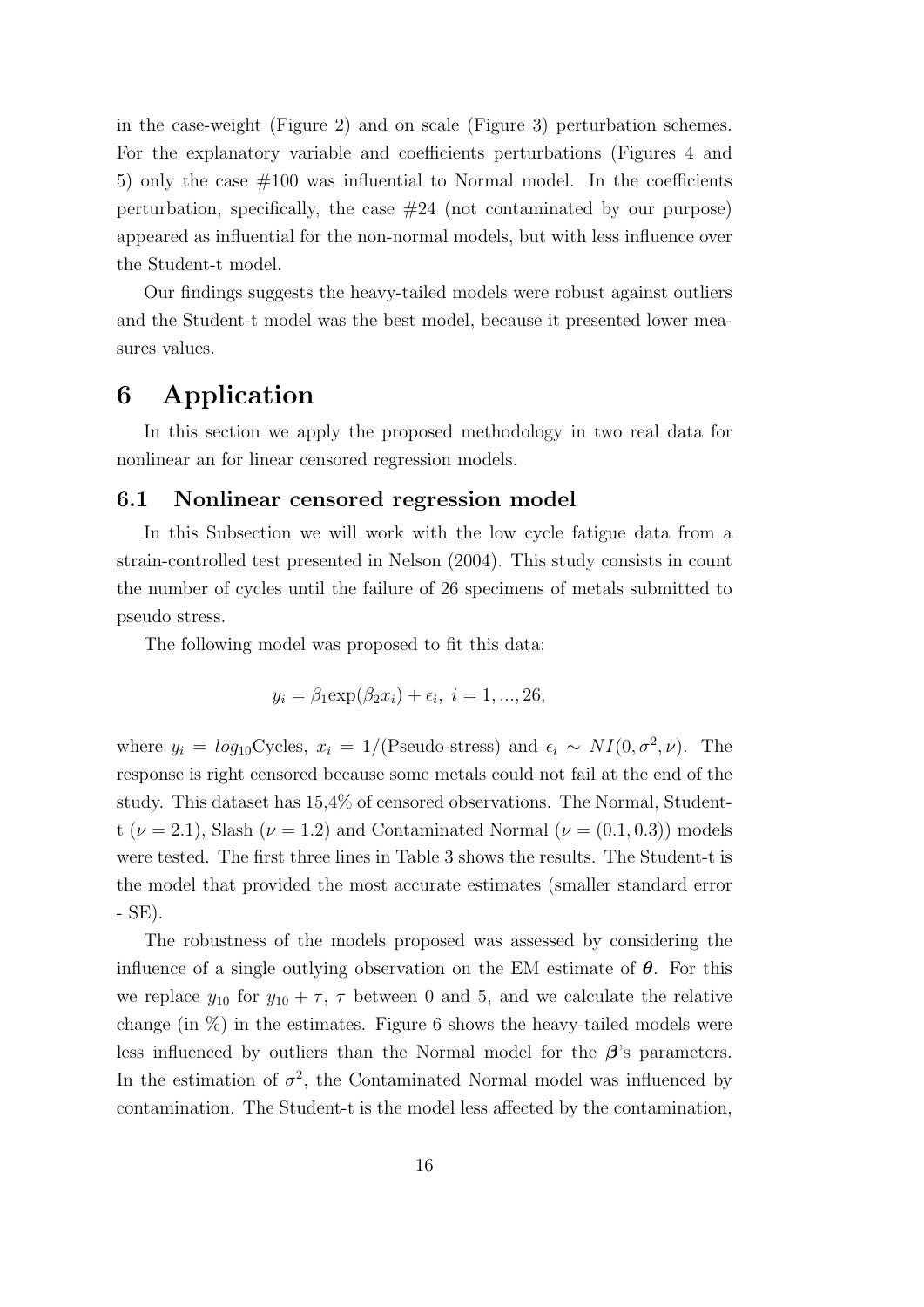providing stable estimates in all cases studied (Table 2).

To identify atypical observations or model misspecification we calculate the AOR for this model

$$
r_i = |y_i - \hat{\beta}_1 \exp(\hat{\beta}_2 x_i)|, \ i = 1, ..., n,
$$
\n(11)

where  $\hat{\beta}_i$ 's are the EM estimates for the  $\beta_i$ ,  $i = 1, 2...$  The observation #5 presented a value of residual far from the others observations. To the following analysis we consider the perturbation vector  $\omega = AOR$  and we apply the global and local influence techniques proposed in Section 4. By Cook distance (Figure 7) we can see the observation is highly influential to Normal Model and quite less influential to Contaminated Normal model. The others heavy-tailed models were not influenced by this observation.

In the local influence diagnostics these observations were influential to Normal and Contaminated Normal models for the case-weight (Figure 8) and scale (Figure 9) perturbations schemes. In the explanatory variable (Figure 10) and coefficients (Figure 11) perturbations schemes there was no observation influential. The Student-t and Slash models were not influenced by this observations.

Analyzing the observation  $#5$  of the dataset we notice that it was the metal which failed with smaller number of cycles between the metals submitted to pseudo stress less than 100. We can see the case  $#5$  was influential in global model estimation and on scale parameter estimation for both Normal and Contaminated Normal models, although this influence is lower in Contaminated Normal model. To assess the impact of this observation we used the measures total relative changes  $(TRC)$  and maximum relative changes  $(MRC)$ suggested by Lee et al. (2006), defined by

$$
TRC = \sum_{i=1}^{n_p} \frac{|\hat{\theta}_i - \hat{\theta}_i^o|}{\hat{\theta}_i}, \text{ and}
$$
  

$$
MRC = \max_i \frac{|\hat{\theta}_i - \hat{\theta}_i^o|}{\hat{\theta}_i},
$$

where  $\hat{\theta}_i$  and  $\hat{\theta}^o_i$  are the EM estimates of the model obtained from the data with and without the influential observation. These measures for the four proposed models were presented in the last two lines of the Table 3. The impact of this observation was clearly smaller in the non-normal models.

Comparing the models in estimation and diagnostic analysis, the Student-t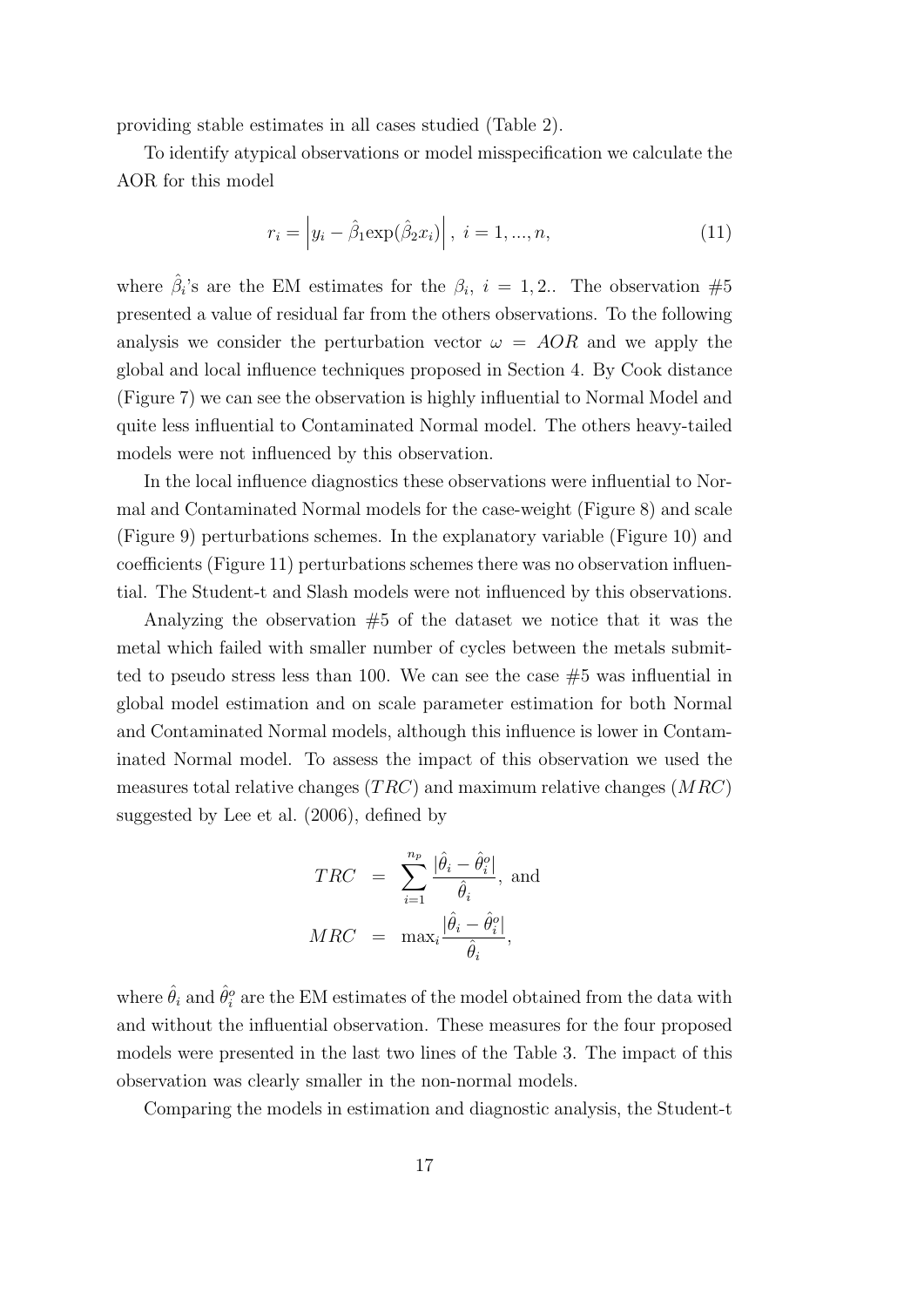model is the better one because it provides more precise estimates and it is more robust than the others non-normal models analyzed (as shown in our simulation study) in presence of atypical observations.

#### 6.2 Linear censored regression model

We will consider the motorette data reported in Schmee and Hahn (1979). This study consists in times to failure in hours of 40 motorettes tested at 4 different temperatures: 150◦C, 170◦C, 190◦C and 220◦C.

The following model was proposed to fit this data:

$$
y_i = \beta_0 + \beta_1 x_i + \epsilon_i, \ i = 1, ..., 40,
$$

where  $y_i = log_{10}(t_i)$ ,  $t_i$  is the *i*th failure time,  $x_i = 1000/(\text{temp}_i + 273.2)$  e  $\epsilon_i \sim NI(0, \sigma^2, \nu)$ . The response is right censored because some motorettes may not fail at the end of the study. For this dataset we have censoring level of 57.5%. The Normal, Student-t ( $\nu = 2.1$ ), Slash ( $\nu = 1.2$ ) and Contaminated Normal  $(\nu = (0.1, 0.3))$  models were tested. First three lines in Table 5 shows the results. The Student-t is the model provides more accurate estimates (smaller SE).

The robustness of the models proposed was assessed by considering the influence of a single outlying observation on the EM estimate of  $\theta$ . For this we replace  $y_{10}$  for  $y_{10} + \tau$ ,  $\tau$  between 0 and 5, and we calculate the relative change (in  $\%$ ) in the estimates. Figure 12 and Table 4 show the heavy-tailed models were less influenced by outliers than the Normal model for the  $\beta$ 's parameters. In the estimation of  $\sigma^2$ , the Contaminated Normal model has been so influenced as the Normal model. The Student-t is the model less affected by the contamination, providing stable estimates in all cases studied.

To identify atypical observations or model misspecification we calculate the AOR presented in (11). The observations  $\#21$  and  $\#22$  presented residuals lower than -2.5. By Cook distance (Figure 13) we can see the two observations are influential only for Normal Model, corroborating the analysis of this datased showed by Zhu et al.  $(2001)$ . The case  $\#11$  presented a value of Cook distance closer to the benchmark value (0.6) for the Normal model.

In the local influence diagnostics these observations were influential to Normal model for all the four perturbations schemes analyzed. The heavy-tailed models were not influenced by this observations (Figures 14-17).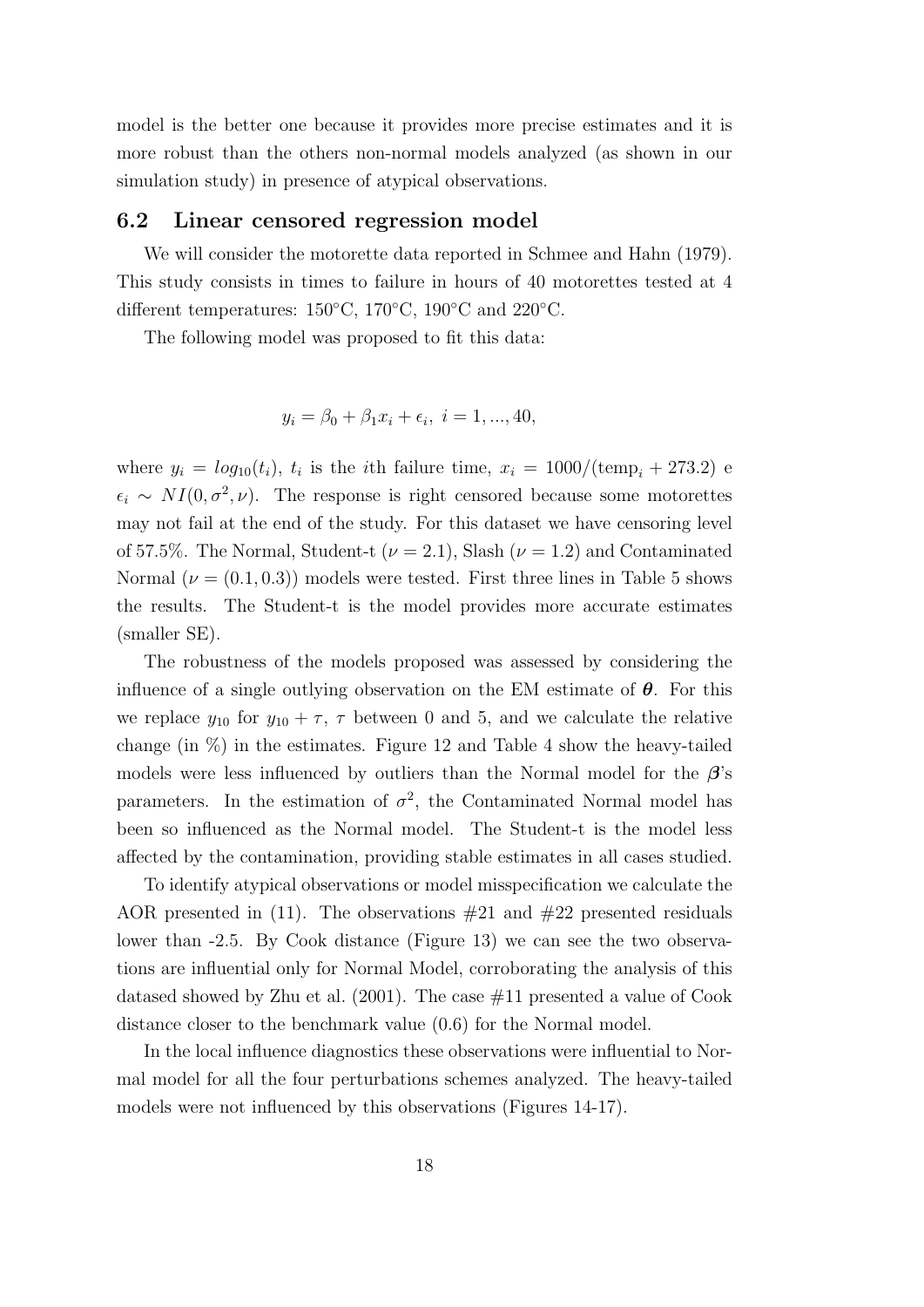We can conclude that, for the Normal model, cases  $#21$  and  $#22$  were highly influential in global model estimation, for both  $\beta$ 's and  $\sigma^2$  estimation. In addition the values of the explanatory variable for these cases were influential in estimation process. In the dataset we can see that these two values presented the lower value of failure time and it were very different of the others failure times for the 190◦C.

We would like to emphasize that the set of influence techniques do not have the purpose of exclude the influential cases, but recognize them and choose a better way to deal with it. To use the Normal model we may suggest the inspection of this observations to see if it are from measurement errors of typing errors, and if possible, try to corret it. If these cases were genuine observations we may propose a more adequate model to accomodate this effects or list this weakness of the estimation process. The fact the results obtained were highly dependent of this two observations. In the model estimated without this cases we observed reduction of 44% in the standard errors of the coefficients and 69% in the scale parameter (see Table 5). For the non-normal models, the results were robust against these cases.

Comparing the models in estimation and diagnostic analysis, the Student-t model is the better one because it provides more precise estimates and it is more robust than the others non-normal models analyzed (as shown in our simulation study) in presence of atypical observations.

### 7 Conclusions

In this paper we study nonlinear censored regression models with errors following distributions of the Normal/Independent family (NLNICR). The parameters estimation was obtained by EM algorithm through the method proposed by Garay et al. (2015a,b). We present extensions of some diagnostic methods to NLNICR models based on case-deletion and for the local influence analyze, we used four perturbations schemes: case weight, scale, covariable and coefficients. Simulations studies and an application were presented.

The simulation studies and application showed that the proposed methodology is able to correctly detect the influential observations and that the heavytailed models (Student-t, Slash and Contaminated Normal) were less influenced by outlying observations than the Normal model as expected. Therefore, we conclude that the influential diagnosis presented can provide a tool set to identify the goodness of fit of nonlinear censored regression models in the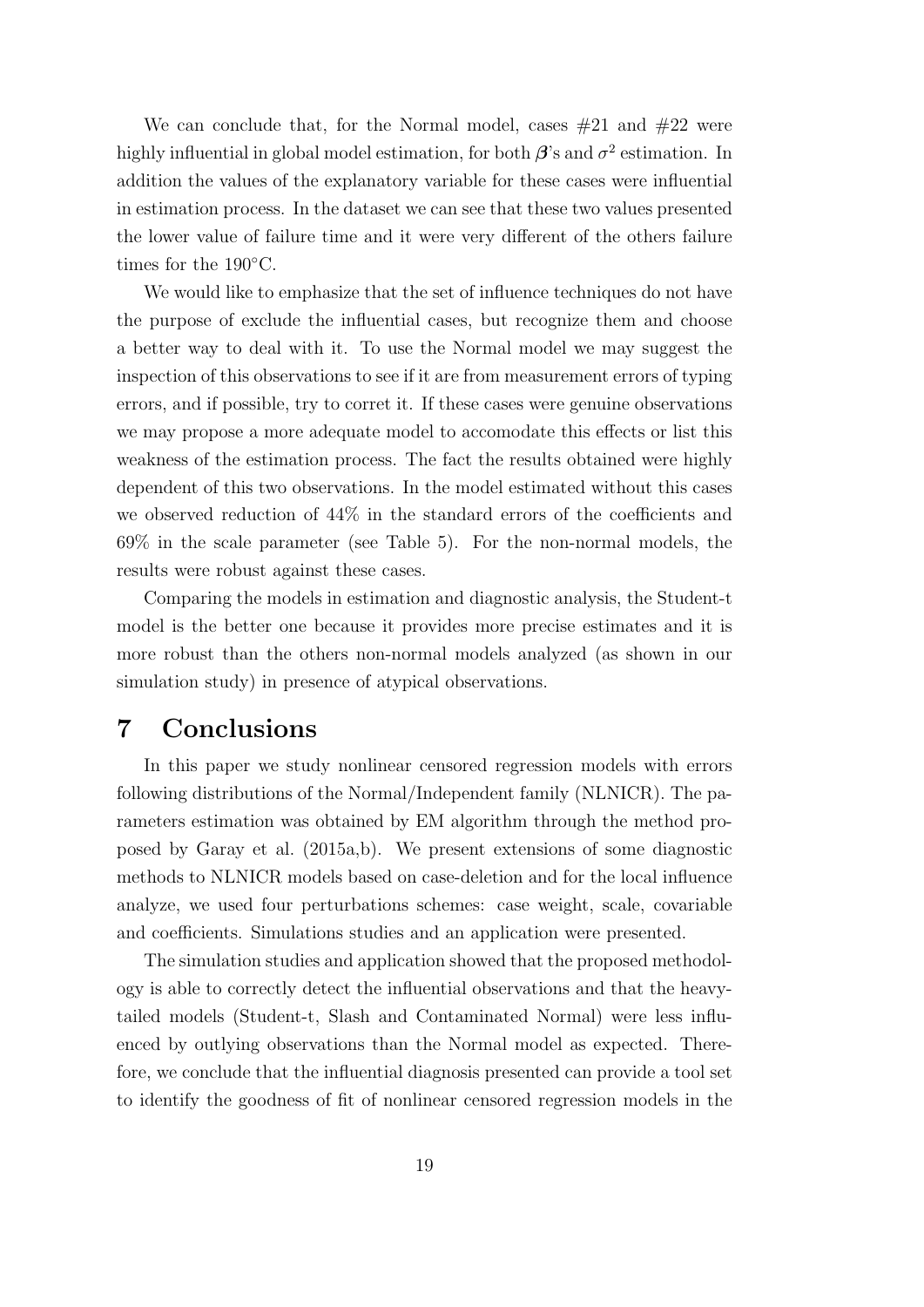NI family and that the non-Normal distributions can be required in modeling. In this case, we suggest the heavy tail distributions in the NI family as an alternative to model data with outliers without the necessity of the use of any transformations or deletion of data, which would mean loss of information.

## Acknowledgments

The authors acknowledge financial support from CNPq and CAPES, Brazil. We would like to thank Aldo Garay for his precious help in the formulation of this article.

## References

- Cancho VG, Lachos VH, Ortega EMM, 2010. A nonlinear regression model with skew-normal errors. Statistical Papers 51, 547–558.
- Cancho VG, Dey DK, Lachos VH, Andrade MG, 2011. Bayesian nonlinear regression models with scale mixtures of skew-normal distributions: Estimation and case influence diagnostics. Computational Statistics and Data Analysis 55, 588–602.
- Cook RD, 1977. Detection of influential observation in linear regression. Technometrics 19, 15–18.
- Cook RD, 1986. Assessment of local influence. Journal of the Royal Statistical Society, Series B 48, 133–169.
- Cook RD, Weisberg S, 1982. Residual and influence in regression. London: Chapman & Hall.
- Dempster AP, Laird NM, Rubin DB, 1977. Maximum likelihood from incomplete data via the EM algorithm. Journal of the Royal Statistical Society, Series B 39, 1–38.
- Garay AM, Lachos VH, Abanto-Valle CA, 2011. Nonlinear regression models based on scale mixtures of skew-normal distributions. Journal of the Korean Statistical Society 40, 115–124.
- Garay AM, Lachos VH, Bolfarine H, Cabral CRB, 2015. Linear censored regression models with scale mixtures of normal distributions. Statistical Papers. Forthcoming.
- Garay AM, Lachos VH, Lin T, 2015. Nonlinear censored regression models with scale mixtures of normal distributions. Statistics and its Interface, forthcoming.
- Heuchenne C, Keilegom IV, 2007. Nonlinear regression with censored data. Technometrics 49, 34–44.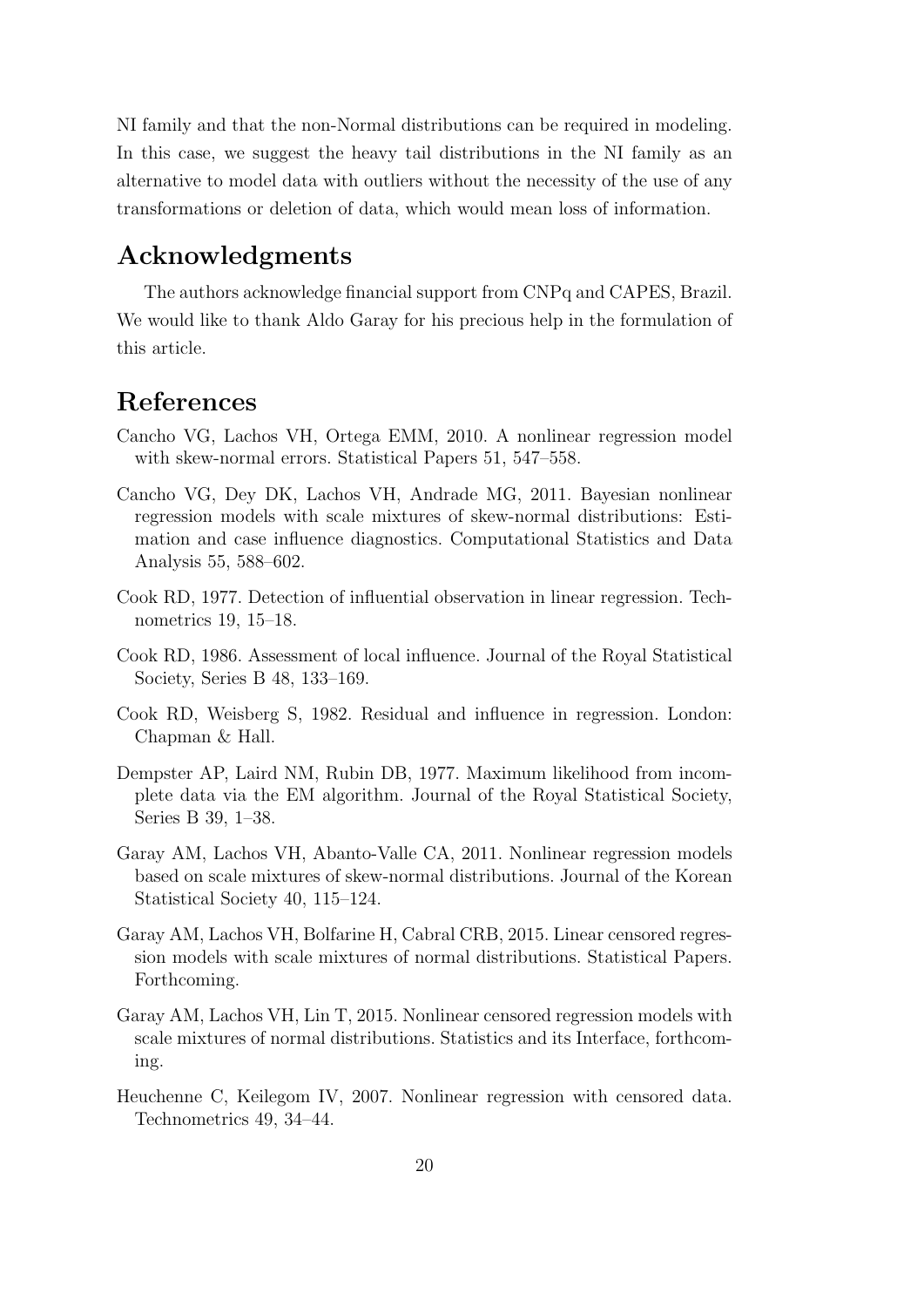- Labra FV, Garay AM, Lachos VH, Ortega EMM, 2012. Estimation and diagnostics for heteroscedastic nonlinear regression models based on scale mixtures of skew-normal distributions. Journal of Statistical Planning and Inference 142, 2149–2165.
- Lachos VH, 2002. Infuência e diagnóstico em modelos de Grubbs. Master thesis. Universidade Estadual de Campinas, So Paulo.
- Lachos VH, Bandyopadhyay D, Dey DK, 2011. Linear and nonlinear mixedeffects models for censored HIV viral loads using normal/independent distributions. Biometrics 67, 1594–1604.
- Lange KL, Sinsheimer JS, 1993. Normal/independent distributions and their applications in robust regression. Journal of Computational and Graphical Statistics 2, 175–198.
- Lange KL, Little RJA, Taylor JMG, 1989. Robust statistical modeling using t distribution. Journal of the American Statistical Association 84, 881–896.
- Lee S, Xu L, 2004. Influence analysis of nonlinear mixed-effects models. Computational Statistics and Data Analysis. 45, 321–341.
- Lee S, Lu B, Song X, 2006. Assessing local influence for nonlinear structural equation models with ignorable missing data. Computational Statistics and Data Analysis. 50, 1356–1377.
- Liu C, 1996. Bayesian robust multivariate linear regression with incomplete data. Journal of the American Statistical Association 91, 1219–1227.
- Massuia MB, Cabral CRB, Matos LA, Lachos VH. Influence diagnostics for student-t censored linear regression models. Statistics. 2014. DOI 10.1080/02331888.2014.958489
- Matos LA, Lachos VH, Balakrishnan N, Labra FV, 2013. Influence diagnostics in linear and nonlinear mixed-effects models with censored data. Computational Statistics and Data Analysis 57, 450–464.
- Meza C, Osorio F, De la Cruz R, 2012. Estimation in nonlinear mixed-effects models using heavy-tailed distributions. Statistics and Computing 22, 121– 139.
- Montgomery DC, Peck EA. Introduction to linear regression analysis. John Wiley; 1992.
- Nelson WB, 2004. Accelerated testing: statistical models, test plans and data analysis. Wiley.
- Ortega EMM, Bolfarine H, Paula GA, 2003. Influence diagnostics in generalized loggamma regression models. Computational Statistics and Data Analysis 42, 165–186.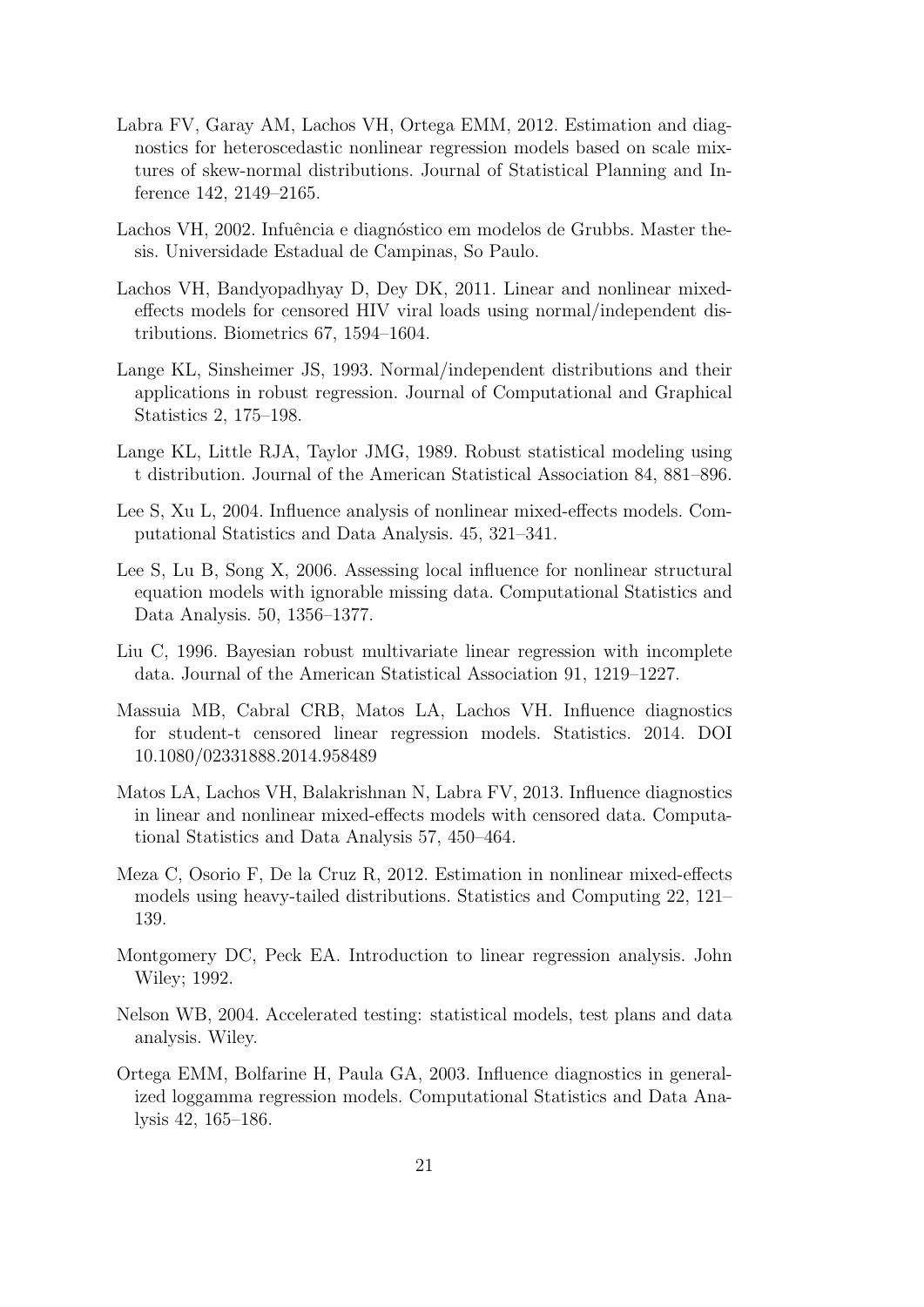- Poon WY, Poon YS, 1999. Conformal normal curvature and assessment of local influence. Journal of the Royal Statistical Society, Series B 61, 51–61.
- R Core Team, 2013. R: A Language and Environment for Statistical Computing. R Foundation for Statistical Computing. Vienna, Austria. (http://www.R-project.org/)
- Rosa GJM, Padovani CR, Gianola D, 2003. Robust linear mixed models with normal/independent distributions and Bayesian MCMC implementation. Biometrical Journal 45, 573–590.
- Salgado FAO. Diagnóstico de infuência em modelos elípticos com efeitos mistos. Phd thesis. Universidade de S˜ao Paulo. So Paulo, 2006.
- Schmee J, Hahn GJ. A simple method for regression analysis with censored data. Technometrics. 1979; 21:417–432.
- Tsuyuguchi AB, 2012. Testes de bondade de ajuste para a distribuição Birnbaum-Saunders. Master thesis. Universidade Federal de Campina Grande.
- Vanegas LH, Cysneiros FJA, 2010. Assessment of diagnostic procedures in symmetrical nonlinear regression models. Computational Statistics and Data Analysis 54, 1002–1016.
- Xie F, Lin J, Wei B, 2009. Diagnostics for skew-normal nonlinear regression models with AR(1) errors. Computational Statistics and Data Analysis 53, 4403–4416.
- Wang J, Genton MG, 2006. The multivariate skew-slash distribution. Journal of Statistical Planning and Inference 136, 209–220.
- Wang J, 2007. EM algorithms for nonlinear mixed effects models. Computational Statistics and Data Analysis 51, 3244–3256.
- Zeller CB, Labra FV, Lachos VH, Balakrishnan N, 2010. Influence analysis of skewnormal/independent linear mixed models. Computational Statistics and Data Analysis 54, 1266–1280.
- Zhu H, Lee S, 2001. Local influence for incomplete-data models. Journal of the Royal Statistical Society, Series B 63, 111–126.
- Zhu Z, Lee S, Wei B, Zhou J, 2001. Case-deletion measures for models with incomplete data. Biometrika, 88, 727–737.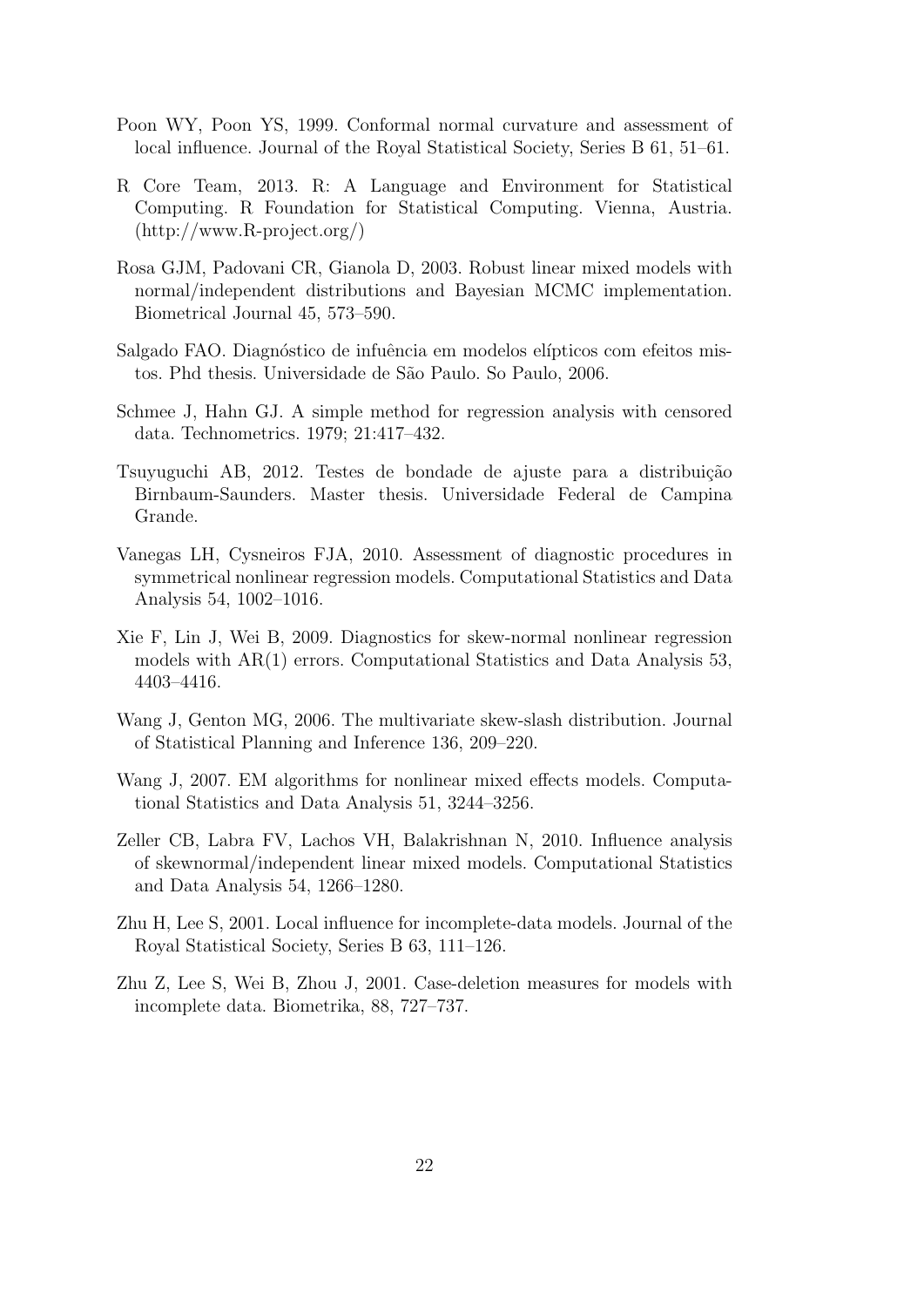## Appendix

Expressions for the covariable and coefficients perturbations schemes to application. For the local influence diagnostic we calculate the matrix  $\Delta_{\boldsymbol{\omega}_0}$  to the covariable and coefficients perturbation schemes.

**Covariable perturbation:** We disturb the continue covariable  $x_i(\omega_i)$  =  $x_i \times \omega_i$ , where  $x_i$  is the *i*th entry of the vector **X**. We have  $\omega_0 = 1$ . We had to replace  $x_i(\boldsymbol{\omega}) = x_i \omega_i$  in Q-perturbed function, inside of nonlinear function  $\eta(\boldsymbol{\beta}, x_i) = \beta_1 \exp(\beta_2 x_i)$ . This way we have

$$
\Delta_{\beta_1} = \frac{1}{\hat{\sigma}^2} \sum_{i=1}^n \left[ \mathcal{E}_{1i}(\hat{\theta}) \beta_2 x_i \exp(\beta_2 x_i \omega_i) - 2 \mathcal{E}_{0i}(\hat{\theta}) \beta_1 \beta_2 x_i \exp(2\beta_2 x_i \omega_i) \right],
$$
  
\n
$$
\Delta_{\beta_2} = \frac{1}{\hat{\sigma}^2} \sum_{i=1}^n \left[ \mathcal{E}_{1i}(\hat{\theta}) \beta_1 x_i \exp(\beta_2 x_i \omega_i) + \mathcal{E}_{1i}(\hat{\theta}) \beta_1 \beta_2 x_i^2 \omega_i \exp(\beta_2 x_i \omega_i) - \mathcal{E}_{0i}(\hat{\theta}) \beta_1^2 x_i \exp(2\beta_2 x_i \omega_i) - 2 \mathcal{E}_{0i}(\hat{\theta}) \beta_1^2 \beta_2 x_i^2 \omega_i \exp(2\beta_2 x_i \omega_i) \right],
$$
 and  
\n
$$
\Delta_{\sigma^2} = -\frac{1}{\hat{\sigma}^4} \sum_{i=1}^n \left[ \mathcal{E}_{1i}(\hat{\theta}) \beta_1 \beta_2 x_i \exp(\beta_2 x_i \omega_i) - \mathcal{E}_{0i}(\hat{\theta}) \beta_1^2 \beta_2 x_i \exp(2\beta_2 x_i \omega_i) \right].
$$

Coefficient perturbation: The perturbation on  $\beta$ 's parameters is introduced replacing  $\beta$  by  $\beta(\omega) = \beta \omega_i$ ,  $i = 1, ..., n$   $\omega \in \mathbb{R}^n$  in the Q-perturbed function. In this case

$$
\Delta_{\beta_1} = \frac{1}{\hat{\sigma}^2} \sum_{i=1}^n \Big[ \mathcal{E}_{1i}(\hat{\theta}) \exp(\beta_2 x_i \omega_i) + \mathcal{E}_{1i}(\hat{\theta}) \beta_2 \omega_i x_i \exp(\beta_2 x_i \omega_i) -2 \mathcal{E}_{0i}(\hat{\theta}) \beta_1 \omega_i \exp(2\beta_2 x_i \omega_i) -2 \mathcal{E}_{0i}(\hat{\theta}) \beta_1 \beta_2 \omega_i^2 x_i \exp(2\beta_2 x_i \omega_i) \Big],
$$
\n
$$
\Delta_{\beta_2} = \frac{1}{\hat{\sigma}^2} \sum_{i=1}^n \Big[ 2 \mathcal{E}_{1i}(\hat{\theta}) \beta_1 \omega_i x_i \exp(\beta_2 x_i \omega_i) + \mathcal{E}_{1i}(\hat{\theta}) \beta_1 \beta_2 \omega_i^2 x_i^2 \exp(\beta_2 x_i \omega_i) -3 \mathcal{E}_{0i}(\hat{\theta}) \beta_1^2 \omega_i^2 x_i \exp(2\beta_2 x_i \omega_i) -2 \mathcal{E}_{0i}(\hat{\theta}) \beta_1^2 \beta_2 \omega_i^3 x_i^2 \exp(2\beta_2 x_i \omega_i) \Big],
$$
 and\n
$$
\Delta_{\sigma^2} = -\frac{1}{\hat{\sigma}^4} \sum_{i=1}^n \Big[ \mathcal{E}_{1i}(\hat{\theta}) \beta_1 \exp(\beta_2 x_i \omega_i) + \mathcal{E}_{1i}(\hat{\theta}) \beta_1 \beta_2 \omega_i x_i \exp(\beta_2 x_i \omega_i) -\mathcal{E}_{0i}(\hat{\theta}) \beta_1^2 \omega_i \exp(2\beta_2 x_i \omega_i) -\mathcal{E}_{0i}(\hat{\theta}) \beta_1^2 \beta_2 \omega_i^2 x_i \exp(2\beta_2 x_i \omega_i) \Big].
$$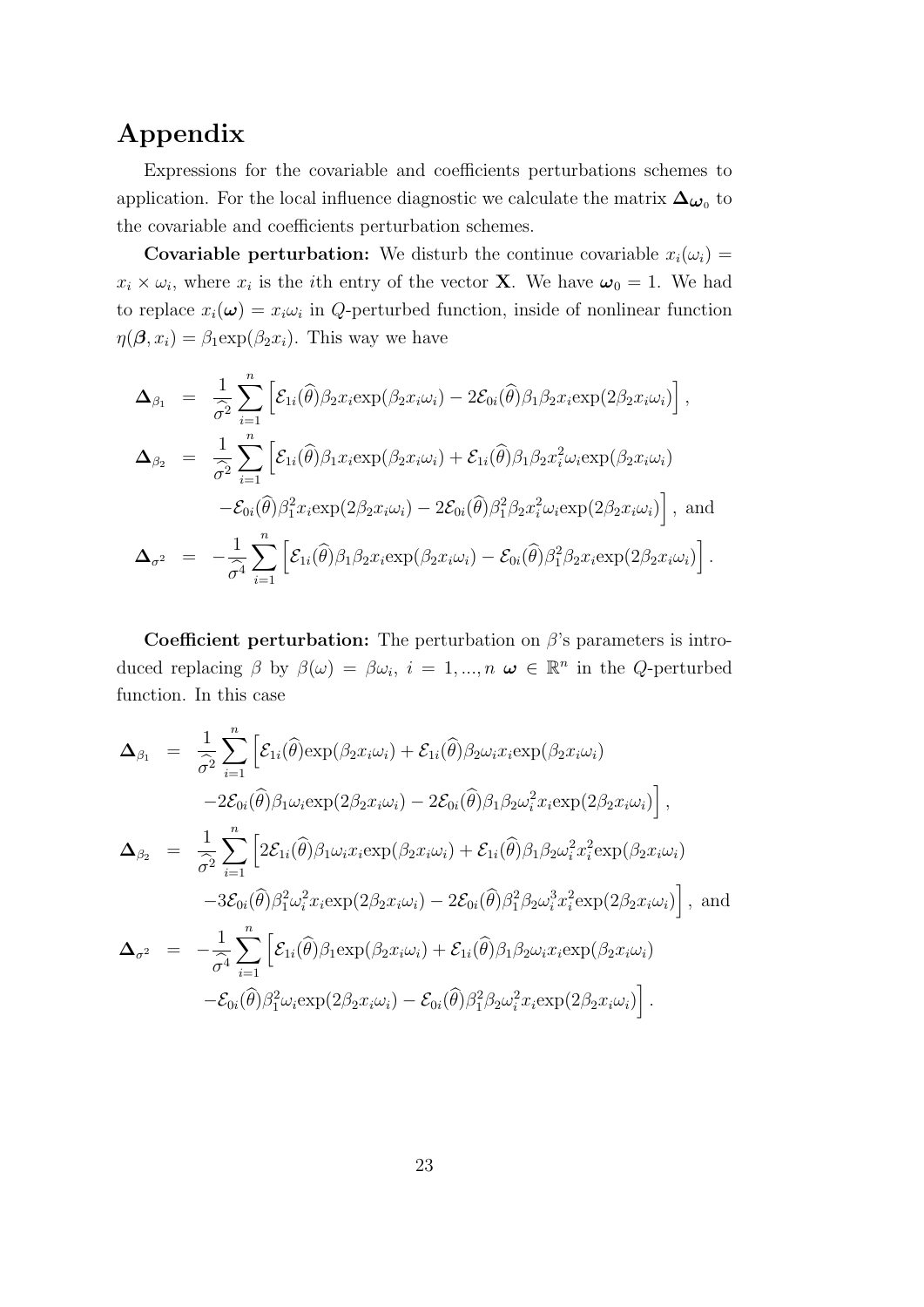## Tables

| Influence               |                                                                          | Normal                                      |                                          | Student-t                 |                                           | Slash                                     |                                           | Cont. Normal               |                                            |
|-------------------------|--------------------------------------------------------------------------|---------------------------------------------|------------------------------------------|---------------------------|-------------------------------------------|-------------------------------------------|-------------------------------------------|----------------------------|--------------------------------------------|
| diagnostic              | Statistic                                                                | #1                                          | #100                                     | #1                        | #100                                      | #1                                        | #100                                      | #1                         | #100                                       |
| Case<br>deletion        | % Influential <sup>a</sup><br>Mean measure<br>$SDb$ measure<br>Benchmark | 100%<br>4.985<br>(0.692)<br>0.080           | 100\%<br>4.817<br>(0.642)                | $0\%$<br>0.045<br>(0.006) | $0\%$<br>0.054<br>(0.002)<br>0.080        | $0\%$<br>0.053<br>(0.006)                 | $0\%$<br>0.055<br>(0.007)<br>0.080        | $54\%$<br>0.116<br>(0.048) | 73%<br>0.154<br>(0.043)<br>0.080           |
| Case-<br>weight         | % Influential<br>Mean measure<br>SD measure<br>Mean (SD) Benchmark       | 98%<br>0.404<br>(0.031)<br>0.219(0.005)     | 95%<br>0.446<br>(0.032)                  | $0\%$<br>0.029<br>(0.003) | $0\%$<br>0.030<br>(0.002)<br>0.042(0.003) | $0\%$<br>0.035<br>(0.004)                 | $0\%$<br>0.033<br>(0.003)<br>0.049(0.005) | 88\%<br>0.117<br>(0.024)   | 69%<br>0.111<br>(0.025)<br>0.094(0.009)    |
| Scale                   | % Influential<br>Mean measure<br>SD measure<br>Mean (SD) Benchmark       | $100\%$<br>0.444<br>(0.022)<br>0.229(0.005) | 100%<br>0.414<br>(0.030)                 | $0\%$<br>0.019<br>(0.002) | $0\%$<br>0.001<br>(0.000)<br>0.054(0.006) | $0\%$<br>0.025<br>(0.004)                 | $0\%$<br>0.010<br>(0.003)<br>0.062(0.010) | 94%<br>0.182<br>(0.043)    | $0\%$<br>0.002<br>(0.001)<br>0.086(0.011)  |
| Explanatory<br>variable | % Influential<br>Mean measure<br>SD measure<br>Mean (SD) Benchmark       | $0\%$<br>0.001<br>(0.003)                   | 100%<br>0.866<br>(0.028)<br>0.313(0.010) | $0\%$<br>0.001<br>(0.000) | $0\%$<br>0.005<br>(0.004)<br>0.109(0.010) | $0\%$<br>0.001<br>(0.000)                 | $0\%$<br>0.004<br>(0.004)<br>0.113(0.001) | $0\%$<br>0.000<br>(0.000)  | $0\%$<br>0.002<br>(0.004)<br>0.128(0.022)  |
| Coefficients            | % Influential<br>Mean measure<br>SD measure<br>Mean (SD) Benchmark       | $0\%$<br>0.011<br>(0.002)<br>0.353(0.002)   | 100%<br>0.980<br>(0.025)                 | $0\%$<br>0.003<br>(0.003) | $0\%$<br>0.001<br>(0.002)<br>0.196(0.045) | $0\%$<br>0.008<br>(0.010)<br>0.101(0.005) | $0\%$<br>0.002<br>(0.001)                 | $0\%$<br>0.007<br>(0.004)  | $56\%$<br>0.837<br>(0.068)<br>0.317(0.022) |

**Table 1:** Influence analysis for the cases  $\#1$  and  $\#100$  in the simulations for kind of diagnostic and model in Monte Carlo study.

 $a \,$ % Influential: this statistic presents the percentage of Monte Carlo replicates in which the observation was regarded as influential (exceeded the benchmark value).

 $<sup>b</sup>$  SD is the abbreviation of standard deviation.</sup>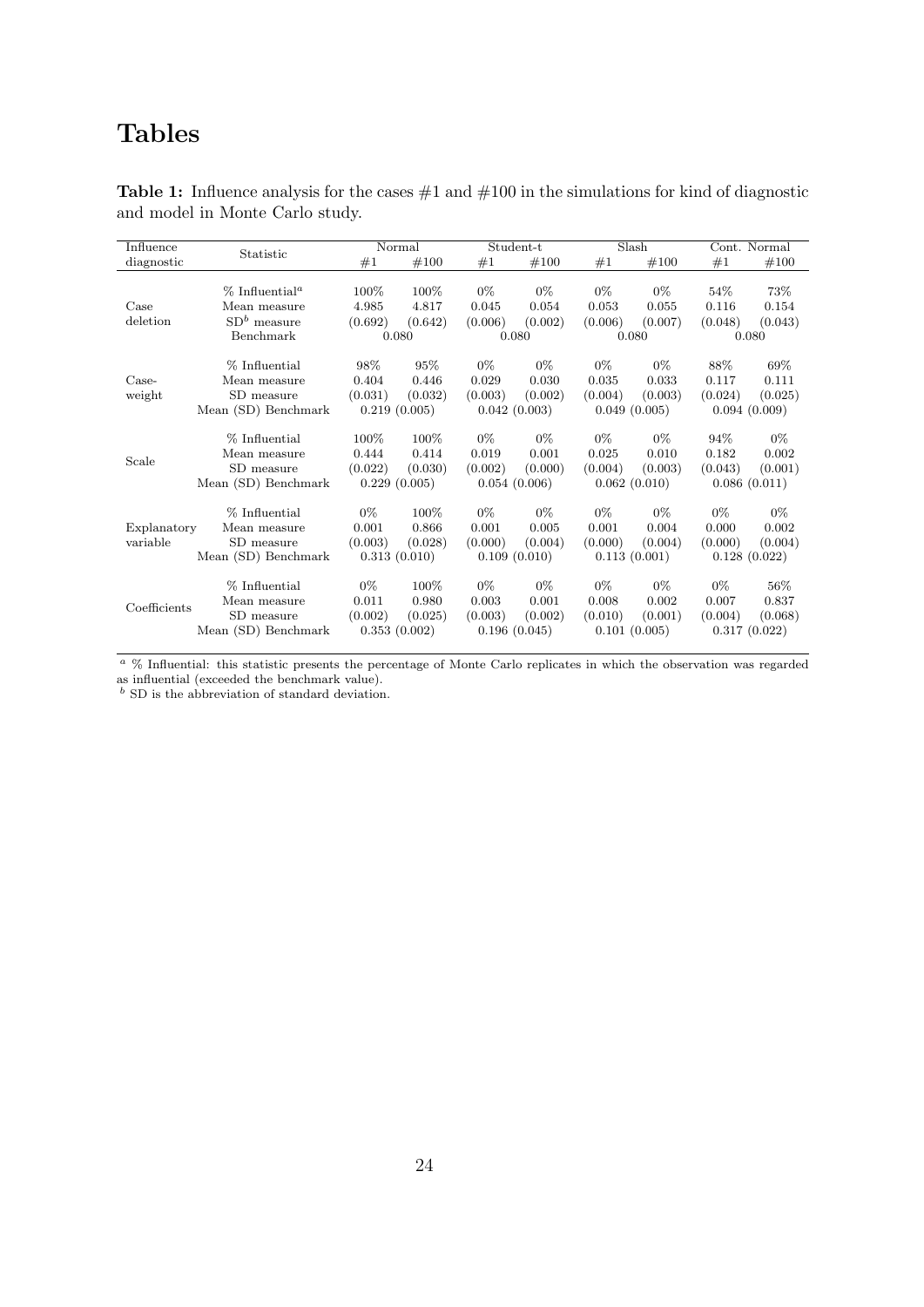|                           | Estimates     |          |            |          |            |            |  |  |
|---------------------------|---------------|----------|------------|----------|------------|------------|--|--|
| Parameters                | Without $#10$ | $\tau=1$ | $\tau = 2$ | $\tau=3$ | $\tau = 4$ | $\tau = 5$ |  |  |
|                           |               |          |            |          |            |            |  |  |
| Normal model              |               |          |            |          |            |            |  |  |
| $\beta_1$                 | 2.427         | 2.366    | 2.271      | 2.173    | 2.080      | 1.991      |  |  |
|                           | (0.317)       | (0.356)  | (0.509)    | (0.701)  | (0.907)    | (1.119)    |  |  |
| $\beta_2$                 | 62.994        | 66.241   | 71.409     | 77.090   | 82.733     | 88.314     |  |  |
|                           | (31.178)      | (34.658) | (49.418)   | (67.978) | (87.921)   | (18.480)   |  |  |
| $\sigma^2$                | 0.078         | 0.101    | 0.208      | 0.397    | 0.667      | 1.017      |  |  |
| Student-t model           |               |          |            |          |            |            |  |  |
|                           |               |          |            |          |            |            |  |  |
| $\beta_1$                 | 2.382         | 2.370    | 2.374      | 2.377    | 2.377      | 2.378      |  |  |
|                           | (0.185)       | (0.215)  | (0.221)    | (0.222)  | (0.221)    | (0.222)    |  |  |
| $\beta_2$                 | 65.980        | 66.615   | 66.309     | 66.211   | 66.166     | 66.140     |  |  |
|                           | (18.222)      | (20.973) | (21.545)   | (21.647) | (21.631)   | (21.688)   |  |  |
| $\sigma^2$                | 0.018         | 0.024    | 0.026      | 0.026    | 0.026      | 0.026      |  |  |
| Slash model               |               |          |            |          |            |            |  |  |
|                           | 2.380         | 2.370    | 2.375      | 2.377    | 2.377      | 2.378      |  |  |
| $\beta_1$                 | (0.183)       | (0.209)  | (0.209)    | (0.209)  | (0.210)    | (0.211)    |  |  |
|                           | 66.096        | 66.631   | 66.314     | 66.237   | 66.203     | 66.183     |  |  |
| $\beta_2$                 | (18.467)      | (20.872) | (20.888)   | (20.858) | (10.930)   | (21.025)   |  |  |
| $\sigma^2$                | 0.010         | 0.013    | 0.013      | 0.013    | 0.013      | 0.013      |  |  |
|                           |               |          |            |          |            |            |  |  |
| Contaminated Normal model |               |          |            |          |            |            |  |  |
| $\beta_1$                 | 2.390         | 2.385    | 2.360      | 2.329    | 2.321      | 2.330      |  |  |
|                           | (0.194)       | (0.203)  | (0.269)    | (0.352)  | (0.410)    | (0.505)    |  |  |
| $\beta_2$                 | 65.671        | 66.000   | 67.028     | 68.303   | 68.569     | 68.102     |  |  |
|                           | (19.350)      | (20.030) | (26.041)   | (34.455) | (39.929)   | (49.189)   |  |  |
| $\sigma^2$                | 0.015         | 0.017    | 0.037      | 0.064    | 0.107      | 0.161      |  |  |

Table 2: Parameters estimation (SE in brackets) for the model without the  $\#10$  case and for different contamination level  $\tau$ .

The estimation of the models with  $\tau=0$  is in the first three lines of the Table 3.

Table 3: Parameters estimation by EM algorithm and impact measures of influential observation.

| Description   | Parameter                            | Normal<br>Estimate (SE $a)$              | Student-t<br>Estimate (SE)               | Slash<br>Estimate (SE)                   | Contaminated Normal<br>Estimate (SE)     |
|---------------|--------------------------------------|------------------------------------------|------------------------------------------|------------------------------------------|------------------------------------------|
| Full data     | $\beta_1$                            | 2.445(0.312)                             | 2.395(0.203)                             | 2.396(0.209)                             | 2.405(0.201)                             |
|               | $\beta_2$                            | 62.049 (30.536)                          | 65.232 (19.892)                          | 65.168 (20.969)                          | 64.987 (19.956)                          |
|               | $\sigma^2$                           | 0.077                                    | 0.022                                    | 0.013                                    | 0.016                                    |
| Without<br>#5 | $\beta_1$<br>$\beta_2$<br>$\sigma^2$ | 2.366(0.224)<br>65.959 (22.030)<br>0.039 | 2.388(0.175)<br>65.649 (17.280)<br>0.016 | 2.388(0.184)<br>65.635 (18.705)<br>0.009 | 2.375(0.186)<br>66.121 (18.672)<br>0.012 |
| Impact        | TRC                                  | 0.589                                    | 0.282                                    | 0.318                                    | 0.279                                    |
| measures      | MRC                                  | 0.494                                    | 0.273                                    | 0.308                                    | 0.250                                    |

 $a$  SE is the standard error of the estimates.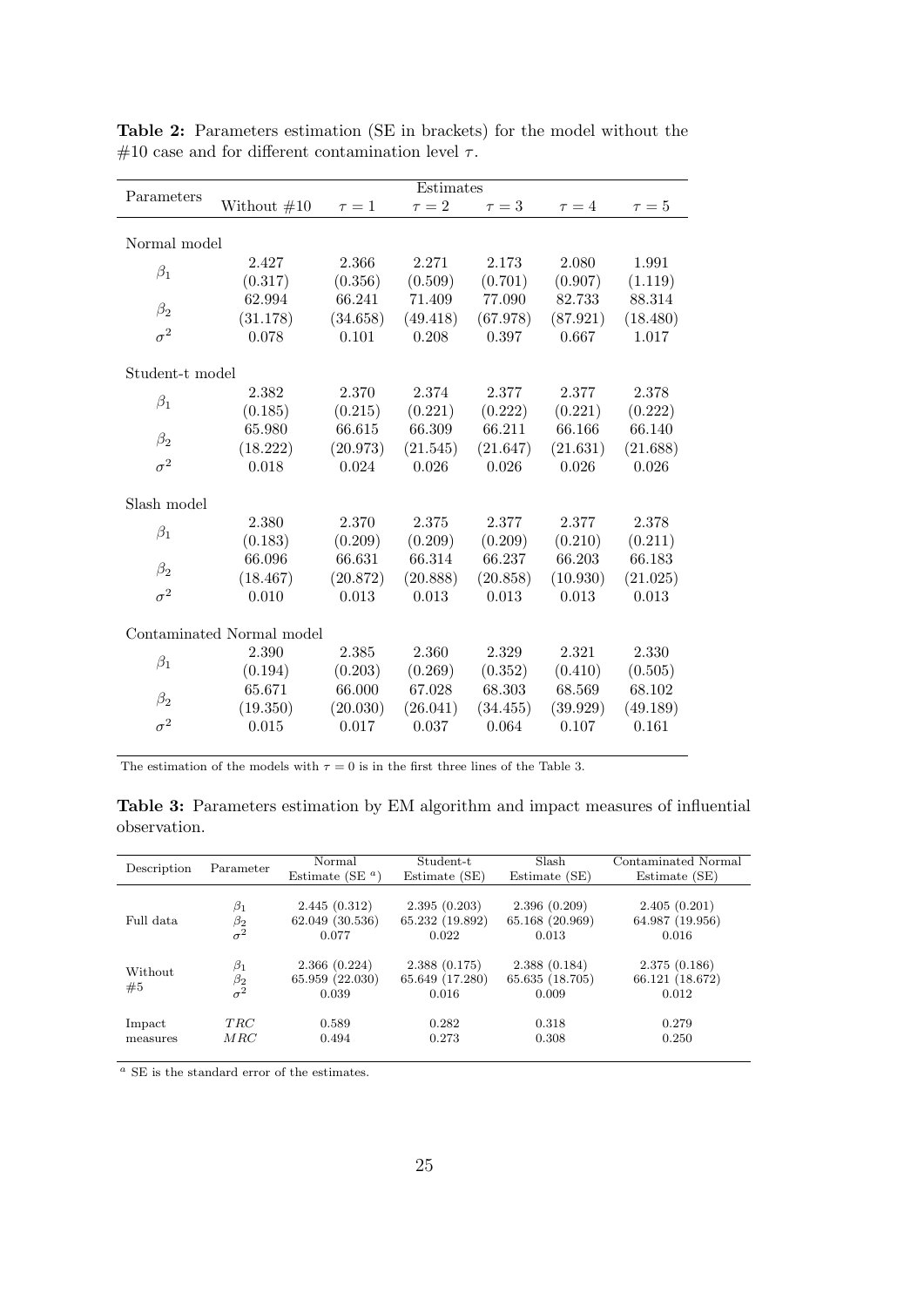|                           | Estimates     |            |            |            |            |            |  |  |
|---------------------------|---------------|------------|------------|------------|------------|------------|--|--|
| Parameters                | Without $#10$ | $\tau = 1$ | $\tau = 2$ | $\tau = 3$ | $\tau = 4$ | $\tau = 5$ |  |  |
|                           |               |            |            |            |            |            |  |  |
| Normal model              |               |            |            |            |            |            |  |  |
| $\beta_0$                 | $-5.938$      | $-7.026$   | $-8.511$   | $-10.090$  | $-11.696$  | $-13.313$  |  |  |
|                           | (0.709)       | (0.976)    | (1.633)    | (2.412)    | (3.230)    | (4.062)    |  |  |
| $\beta_1$                 | 4.273         | 4.805      | 5.547      | 6.338      | 7.144      | 7.956      |  |  |
|                           | (0.321)       | (0.444)    | (0.749)    | (1.111)    | (1.492)    | (1.879)    |  |  |
| $\sigma^2$                | 0.067         | 0.114      | 0.255      | 0.487      | 0.807      | 1.216      |  |  |
| Student-t model           |               |            |            |            |            |            |  |  |
|                           | $-5.607$      | $-5.682$   | $-5.640$   | $-5.631$   | $-5.627$   | $-5.624$   |  |  |
| $\beta_0$                 | (0.419)       | (0.434)    | (0.417)    | (0.416)    | (0.415)    | (0.415)    |  |  |
|                           | 4.107         | 4.141      | 4.119      | 4.115      | 4.113      | 4.112      |  |  |
| $\beta_1$                 | (0.190)       | (0.197)    | (0.189)    | (0.188)    | (0.188)    | (0.188)    |  |  |
| $\sigma^2$                | 0.014         | 0.013      | 0.012      | 0.012      | 0.012      | 0.012      |  |  |
|                           |               |            |            |            |            |            |  |  |
| Slash model               |               |            |            |            |            |            |  |  |
|                           | $-5.593$      | $-5.989$   | $-5.815$   | $-5.776$   | $-5.758$   | $-5.747$   |  |  |
| $\beta_0$                 | (0.544)       | (0.870)    | (0.819)    | (0.811)    | (0.813)    | (0.803)    |  |  |
|                           | 4.106         | 4.301      | 4.217      | 4.198      | 4.190      | 4.185      |  |  |
| $\beta_1$                 | (0.247)       | (0.399)    | (0.376)    | (0.372)    | (0.373)    | (0.368)    |  |  |
| $\sigma^2$                | 0.016         | 0.028      | 0.026      | 0.026      | 0.025      | 0.025      |  |  |
|                           |               |            |            |            |            |            |  |  |
| Contaminated Normal model |               |            |            |            |            |            |  |  |
| $\beta_0$                 | $-5.589$      | $-5.839$   | $-6.190$   | $-6.572$   | $-6.920$   | $-7.271$   |  |  |
|                           | (0.471)       | (0.717)    | (0.942)    | (1.291)    | (1.728)    | (2.282)    |  |  |
| $\beta_1$                 | 4.099         | 4.224      | 4.403      | 4.593      | 4.770      | 4.950      |  |  |
|                           | (0.214)       | (0.330)    | (0.431)    | (0.594)    | (0.800)    | (1.062)    |  |  |
| $\sigma^2$                | 0.013         | 0.019      | 0.071      | 0.113      | 0.160      | 0.217      |  |  |
|                           |               |            |            |            |            |            |  |  |

Table 4: Parameters estimation (SE in brackets) for the model without the #10 case and for different contamination level  $\tau$ .

The estimation of the models with  $\tau = 0$  is in the first three lines of the Table ??.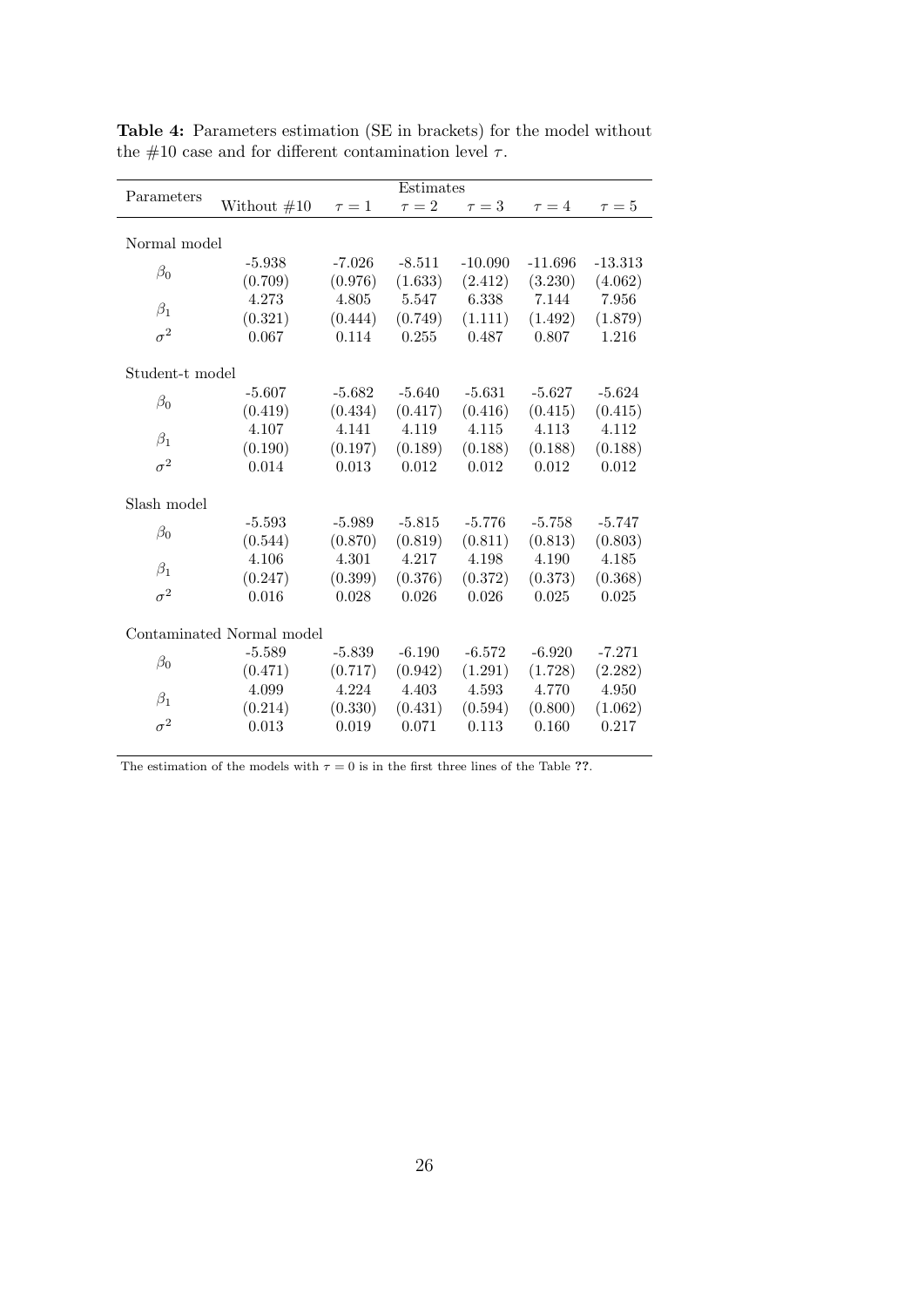| Description                 | Parameter                            | Normal<br>Estimate (SE $a$ )             | Student-t<br>Estimate (SE)               | Slash<br>Estimate (SE)                   | Contaminated Normal<br>Estimate (SE)     |
|-----------------------------|--------------------------------------|------------------------------------------|------------------------------------------|------------------------------------------|------------------------------------------|
| Full data                   | $\beta_0$                            | $-6.019(0.695)$                          | $-5.635(0.407)$                          | $-5.600(0.511)$                          | $-5.614(0.462)$                          |
|                             | $\beta_1$                            | 4.311(0.314)                             | 4.120(0.184)                             | 4.107(0.231)                             | 4.111(0.209)                             |
|                             | $\sigma^2$                           | 0.067                                    | 0.014                                    | 0.010                                    | 0.013                                    |
| Without<br>#21 <sup>b</sup> | $\beta_0$<br>$\beta_1$<br>$\sigma^2$ | $-5.775(0.572)$<br>4.189(0.258)<br>0.046 | $-5.608(0.383)$<br>4.109(0.173)<br>0.013 | $-5.563(0.453)$<br>4.089(0.206)<br>0.009 | $-5.571(0.389)$<br>4.092(0.176)<br>0.012 |
| Without                     | $\beta_0$                            | $-5.422(0.387)$                          | $-5.524(0.358)$                          | $-5.538(0.413)$                          | $-5.527(0.360)$                          |
| $#21$ and                   | $\beta_1$                            | 4.028(0.175)                             | 4.072(0.162)                             | 4.077(0.188)                             | 4.073(0.163)                             |
| #22                         | $\sigma^2$                           | 0.021                                    | 0.014                                    | 0.007                                    | 0.011                                    |

Table 5: Parameters estimation by EM algorithm.

 $^a$  SE is the standard error of the estimates.

<sup>b</sup> The observations  $#21$  and  $#22$  are equal (see Table ??).

## Figures



Figure 1: Global influence: generalized Cook distance in simulation study.



Figure 2: Local influence: case weight perturbation in simulation study.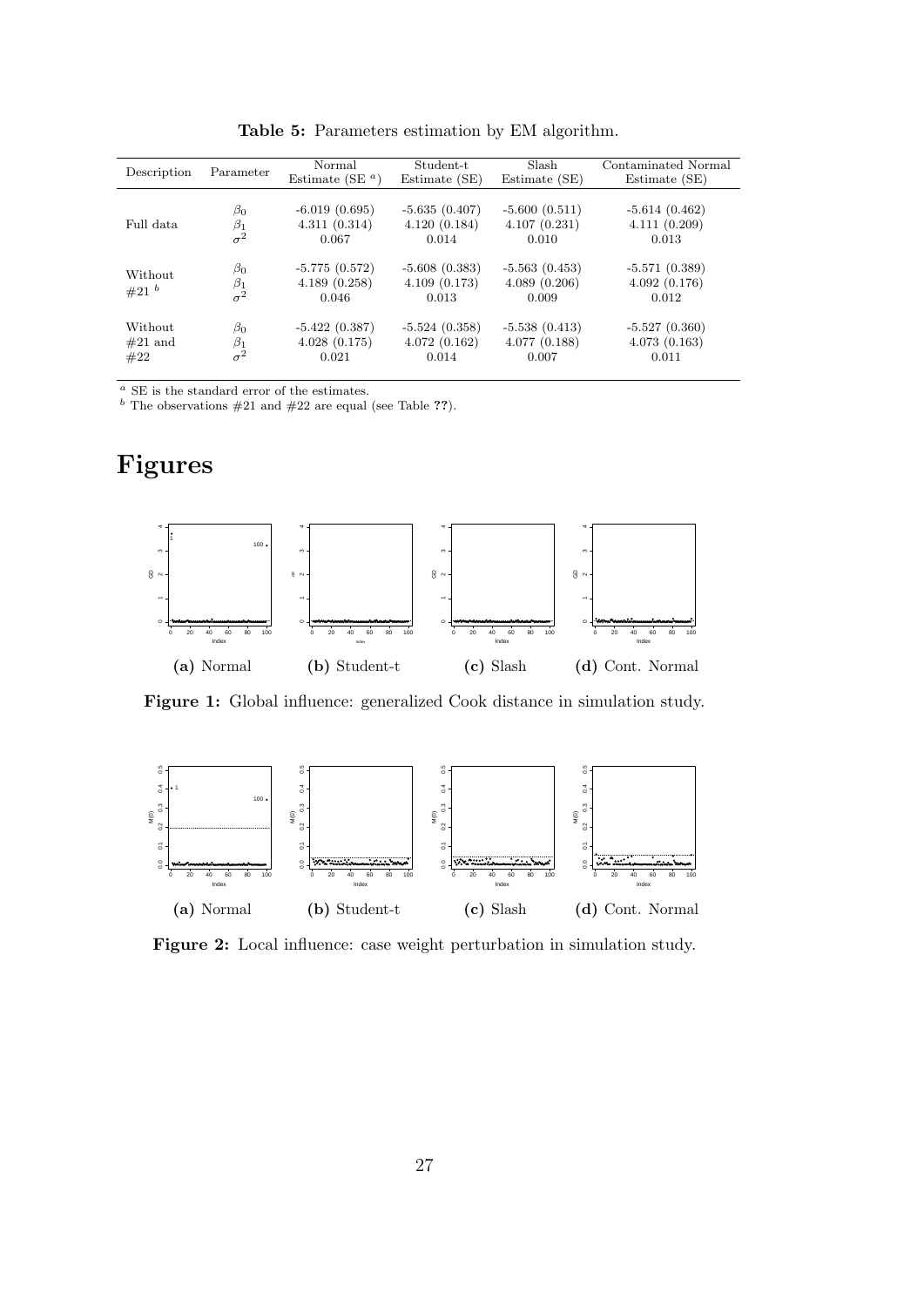

Figure 3: Local influence: scale perturbation in simulation study.



Figure 4: Local influence: on explanatory variable perturbation in simulation study.



Figure 5: Local influence: coefficients perturbation in simulation study.



Figure 6: Relative changes in estimates for contamination level.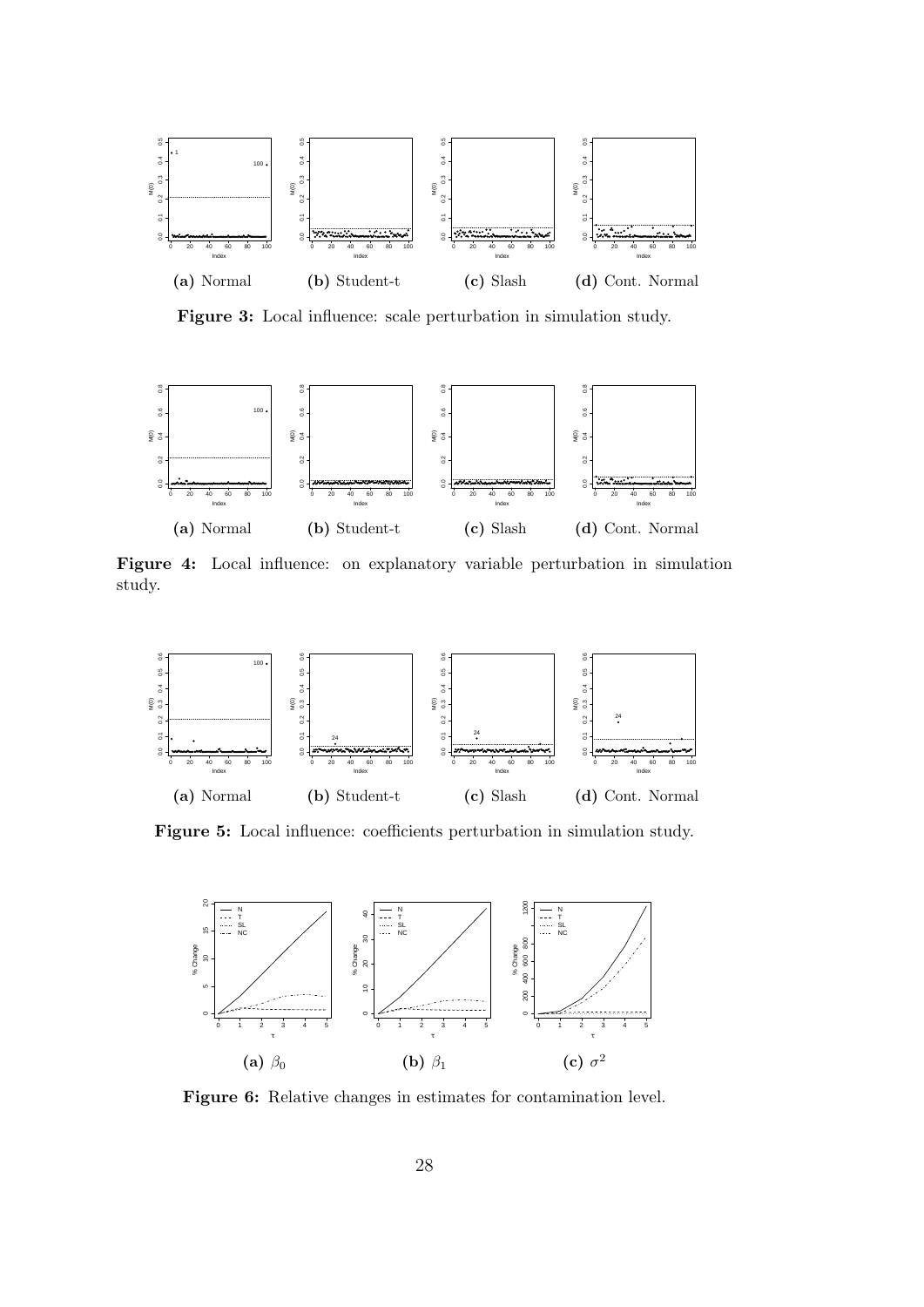

Figure 7: Global influence: generalized Cook distance in application.



Figure 8: Local influence: case weight perturbation in application.



Figure 9: Local influence: scale perturbation in application.



Figure 10: Local influence: on explanatory variable perturbation in application.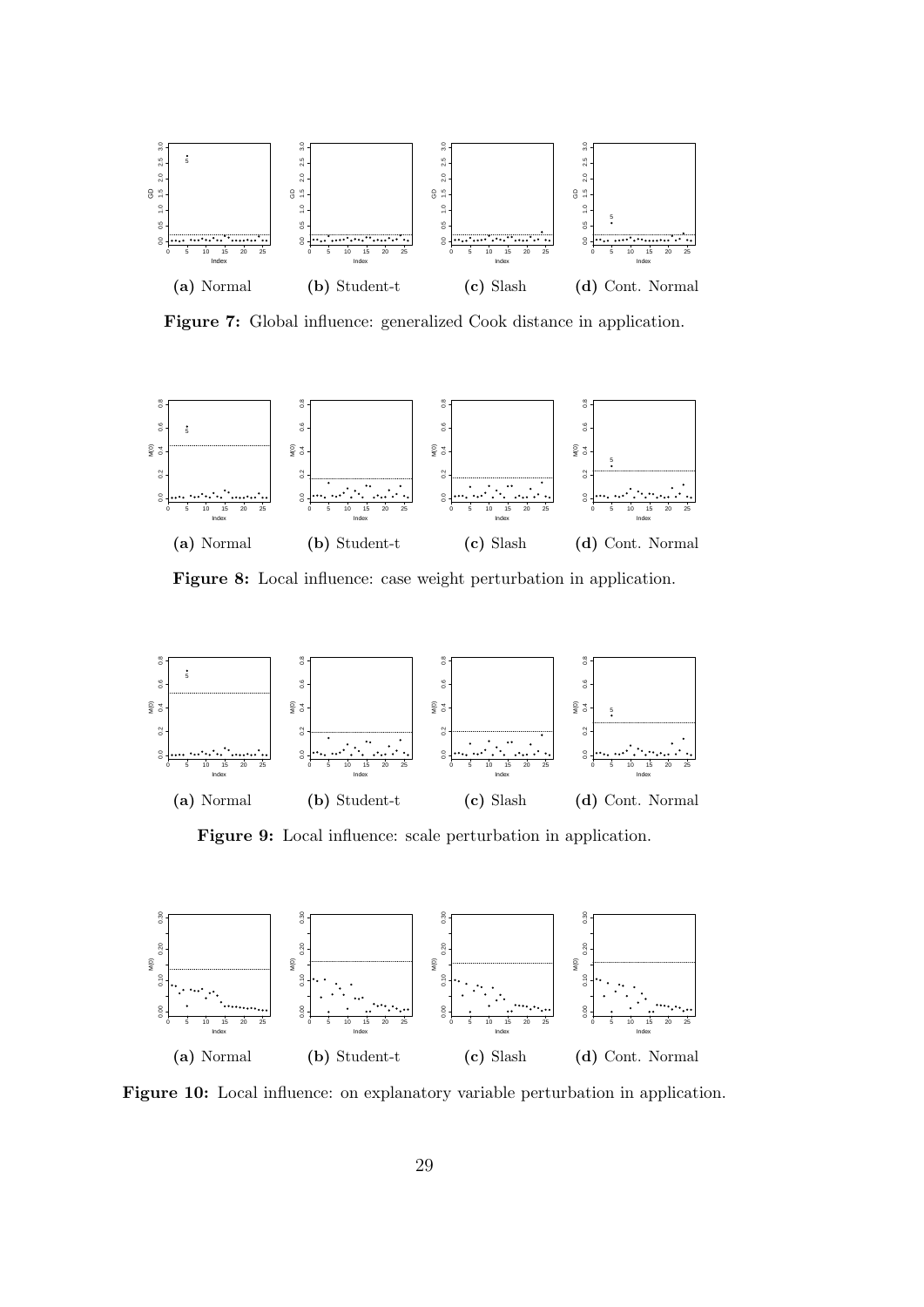

Figure 11: Local influence: coefficients perturbation in application.



Figure 12: Relative changes in estimates for contamination level for censored linear model.



Figure 13: Global influence: generalized Cook distance for censored linear model.



Figure 14: Local influence: case weight perturbation for censored linear model.